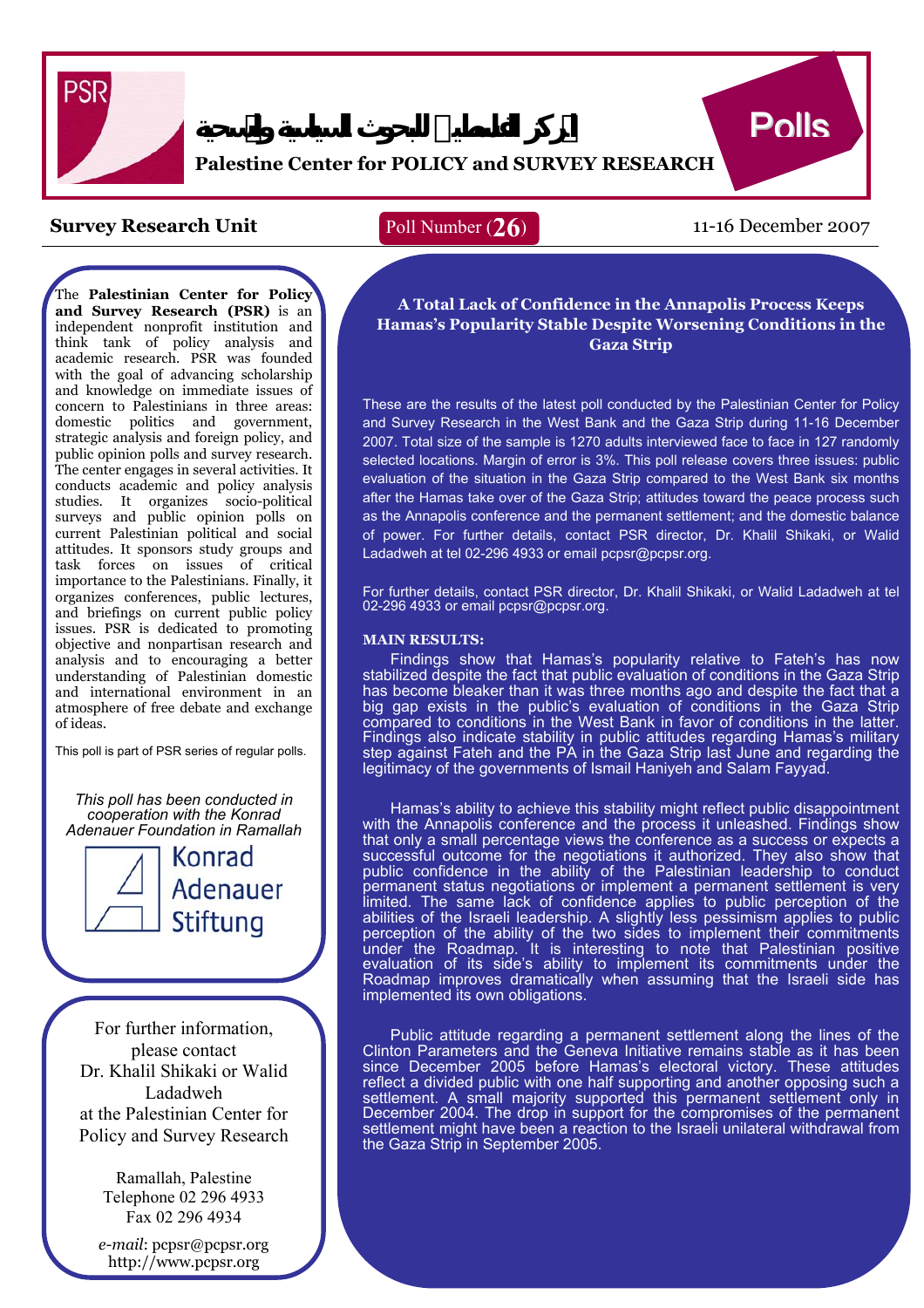## (1) Situation in the Gaza Strip and the West Bank six months after Hamas's Military Takeover of the Gaza Strip

- **74% oppose Hamas's June 2007 take over of the Gaza Strip and 21% support it.**
- **41% believe and 47% do not believe that Hamas is planning a similar take over in the West Bank.**
- **Only 8% describe overall conditions in the Gaza Strip today as good or very good and 85% describe them as bad or very bad. By contrast, 31% describe overall conditions in the West Bank as good or very good and 41% describe them as bad or very bad.**
- **Positive evaluation of economic conditions in the Gaza Strip do not exceed 5% while 47% describe conditions in the West Bank as good or very good.**
- **Positive evaluation of democracy and human rights conditions in the Gaza Strip does not exceed 28% compared to 42% for conditions in the West Bank.**
- **52% of residents of the Gaza Strip compared to 44% of the residents of the West Bank say they feel safe and secure in their homes. These percentages represent an increase in the level of perceived safety and security particularly in the West Bank (three months ago perception of safety and security reached 35% in the West Bank)**
- **Level of confidence is slim in the media controlled by Hamas and (19%) and Fateh (24%) while 46% do not trust either side.**
- **27% say that current conditions force them to seek immigration abroad; in the Gaza Strip, the percentage stands at 32%.**

 Findings show that about three quarters of the public continue to oppose the military step taken by Hamas in the Gaza Strip as was the case last September. But the percentage of negative evaluation (bad or very bad) of conditions in the Gaza Strip has increased from 80% to 85% while negative evaluation of conditions in the West Bank has decreased from 45% to 41% during the same period. The gap in public evaluation of conditions in the West Bank compared to those in the Gaza Strip is very big favoring the former. For example, while 93% said economic conditions in the Gaza Strip are bad or very bad, the percentage for the West Bank was 51%. Similarly, negative public evaluation of conditions of democracy, particularly, freedom of the press, in the Gaza Strip reaches 65% compared to 44% for same conditions in the West Bank. Negative evaluation of the status of law and order in the Gaza Strip reaches 60% compared to 42% for West Bank conditions. But negative evaluations of the status of personal safety and security in the West Bank and the Gaza Strip are equal standing at 45% for Gazans (commenting on the situation in the Gaza Strip only) and an identical percentage for West Bankers (commenting on the situation in the West Bank only). However, when asked about their own personal feelings of safety and security, 52% of the Gazans said they feel safe and secure in their own homes while only 44% of the West Bankers said they felt safe and secure in their own homes. Despite the fact that the percentage in the West Bank is smaller than that in the Gaza Strip, it is noticeable that it reflects a significant increase from the 35% reported in our September 2007 poll.

Negative evaluation of the overall conditions in the Gaza Strip increases among supporters of Fateh (95%) compared to supporters of Hamas (64%), among supporters of the peace process (90%) compared to those opposed to it (69%), among women (87%) compared to men (83%), among residents of the Gaza Strip (87%) compared to residents of the West Bank (84%). By contrast, negative evaluation of overall conditions in the West Bank increases among supporters of Hamas (54%) compared to supporters of Fateh (25%), among those opposed to the peace process (60%) compared to supporters of the peace process (35%), among women (44%) compared to men (37%), and among residents of the West Bank (47%) compared to residents of the Gaza Strip (30%).

Findings also indicated that a larger percentage of the public does not believe that Hamas plans to take over the West Bank in the same manner it took over the Gaza Strip (47% do not believe it while 41% believe it). The percentage of those who believe that Hamas does indeed plan a military take over of the West Bank increases among residents of the Gaza Strip (45%) compared to residents of the West Bank  $(40\%)$ , among men  $(44\%)$  compared to women  $(39\%)$ , among those who say they are "somewhat religious" (46%) compared to those who say they are religious (37%), among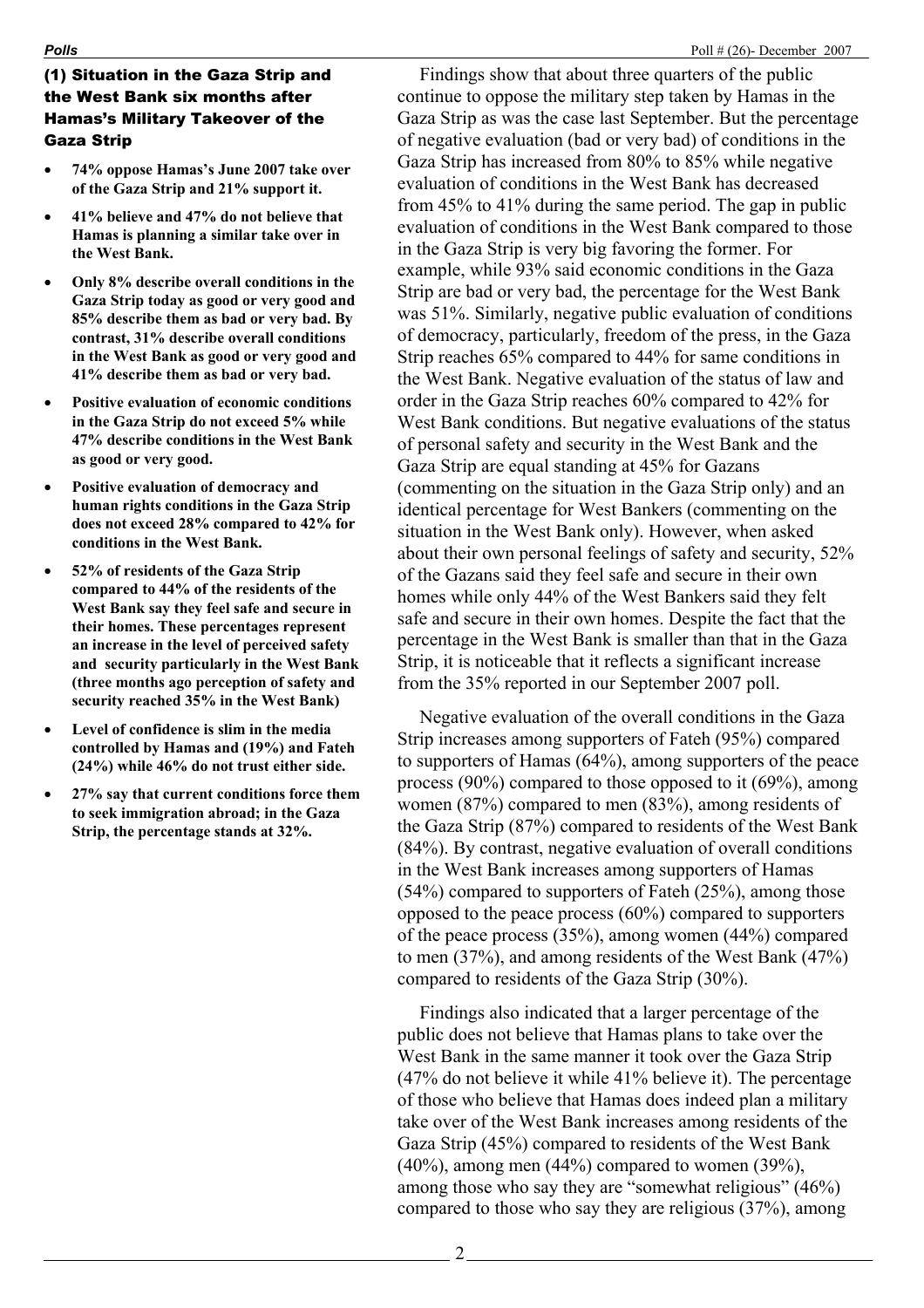supporters of Fateh (55%) compared to supporters of Hamas (30%), among holders of BA degree (48%) compared to those with elementary education (37%), among employees (51%) compared to housewives (38%), among those between the ages of 18-22 (47%) compared to those whose age is over 52 (35%), and among supporters of the peace process (46%) compared to those opposed to it (35%).

Public confidence in the media of the two factions, Fateh and Hamas, is small with only 19% having confidence in Hamas's media compared to 24% having confidence in Fateh's media. The largest percentage (46%) trusts neither side. Confidence in Hamas's media increases among residents of the Gaza Strip (24%) compared to residents of the West Bank (17%). Similarly, confidence in Fateh's media increases among residents of the Gaza Strip (27%) compared to residents of the West Bank (23%).

Finally, a decrease has been reported in this poll in the percentage of those who believe that separation between the West Bank and the Gaza Strip is temporary and that the two authorities will be unified in the coming months from 29% last September to 36% in this poll. Optimism about the chances for a quick unification increases among residents of the Gaza strip (55%) compared to residents of the West Bank (25%), among residents of refugee camps (46%) compared to residents of towns and villages (27%), among the religious (44%) compared to the "somewhat religious" (27%) among supporters of Hamas (50%) compared to supporters of Fateh (33%), and among the illiterates (46%) compared to holders of BA degree (30%).

Findings show a widespread disappointment with the Annapolis conference with 59% describing it as a failure and only 11% describing it as a success. Moreover, the public does not believe that the process unleashed by the Annapolis conference will succeed, with 72% saying that the two sides will fail in reaching a permanent agreement during 2008 as indicated in the Annapolis Joint statement. Pessimism also prevails regarding Israel's willingness to implement its obligations under the Roadmap with 79% saying that Israeli leaders will not implement the commitments they took upon themselves in the Roadmap while only 18% believe they will. Even with regard to the ability of the Palestinian side under the leadership of President Mahmud Abbas and Prime Minister Salam Fayyad to implement its Roadmap obligations, the public is skeptical with 52% believing it can and 44% believing it can not. But if the Israeli side does implement its Roadmap obligations, 67% of the public believe that the Palestinian leadership will in this case implement its Roadmap obligations.

Confidence in the ability of the Palestinian side to implement its Roadmap obligations if Israel implements its

## (2) Peace Process: Annapolis and the permanent settlement

- **Only 11% of the Palestinians deem the Annapolis conference a success in pushing the peace process forward, 59% see it as a failure.**
- **Only 23% of the Palestinians believe the two sides will indeed succeed in achieving the goal of a permanent settlemnet before the end of 2008 and 72% believe they will not succeed.**
- **Only 18% believe that the other side's leadership will indeed implement their roadmap obligations, while 79% do not believe these obligations will be implemented. On the other hand 67% think that their leadership will implement these obligations if the other side implements them.**
- **Findings indicate stability in support of the overall package along the lines of the Clinton Parameters and the Geneva**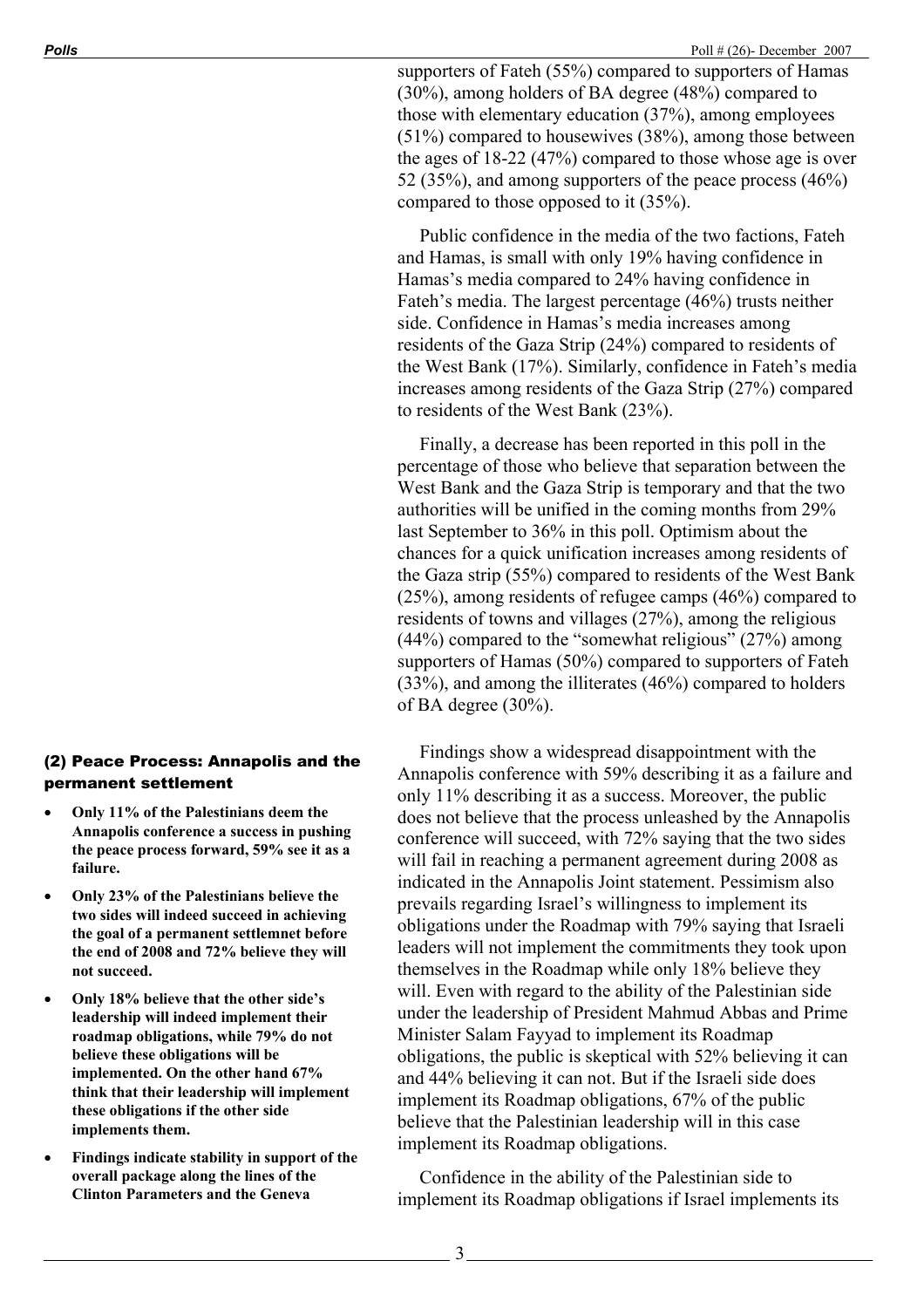**the whole package combining the elements as one permanent status settlement. Majorities support components related to final borders and territorial exchange (56%), end of conflict (66%), and security arrangements (51%) while minorities support other components related to refugees (39%), Jerusalem (36%), and the establishment of a state without an army (23%).** 

- **32% believe that it is possible and 64% think it is impossible these days to reach a permanent status agreement with Olmert's government.**
- **About two thirds (65%) believe that chances for the establishment of a Palestinian state in the next five years are slim or non existent while 32% say the chances are medium or high.**
- **49% agree with the proposal that after reaching a permanent agreement to all issues of the conflict, there would be mutual recognition of Israel as the state for the Jewish people and Palestine as the state for the Palestinian people. 49% disagree to this step.**

own increases among supporters of Fateh (82%) compared to supporters of Hamas (46%), among supporters of the peace process (73%) compared to those opposed to it (49%), and among the "somewhat religious" (71%) compared to the religious (64%). Optimism about the ability of the Israelis and the Palestinians to reach a permanent settlement during 2008 increases among residents of the Gaza Strip (29%) compared to residents of the West Bank (19%), among supporters of Fateh (38%) compared to supporters of Hamas (7%), among the illiterates (27%) compared to holders of BA degree (19%), among employees (25%) compared to students (18%), among those over 52 years of age (27%) compared those between 18-22 years of age (21%), and among supporters of the peace process (30%) compared to those opposed to it (5%).

Findings show stability in the position of the Palestinians toward a permanent settlement along the lines of the Clinton parameters and the Geneva Initiative. In this poll, 47% supported such a package and 49% opposed it. Support for the same package stood at 48% in December 2006 and 46% in December 2005. From among the six elements of the package, support increases in this poll to a majority level for final borders and territorial exchange (56%), end of conflict (66%), and security arrangements (51%). Support decreases for the other three elements: refugees (39%), Jerusalem (36%), and the establishment of a state without an army  $(23%)$ .

| Support for Clinton's Permanent/Geneva Initiative |  |
|---------------------------------------------------|--|
| <b>Framework (2003-2007)</b>                      |  |

|                            | Dec | Dec | Dec    | Dec | Dec |
|----------------------------|-----|-----|--------|-----|-----|
|                            | 03  | 04  | 05     | 06  | 07  |
| 1) Borders and Territorial | 57% | 63% | $55\%$ | 61% | 56% |
| Exchange                   |     |     |        |     |     |
| 2) Refugees                | 25% | 46% | 40%    | 41% | 39% |
| 3) Jerusalem               | 46% | 44% | 33%    | 39% | 36% |
| 4) Demilitarized           | 36% | 27% | 20%    | 28% | 23% |
| <b>Palestinian State</b>   |     |     |        |     |     |
| 5) Security Arrangements   | 23% | 53% | 43%    | 42% | 51% |
| 6) End of Conflict         | 42% | 69% | 64%    | 62% | 66% |
| <b>Overall Package</b>     | 39% | 54% | 46%    | 48% | 47% |

Support for this package increases in the Gaza Strip (50%) compared to the West Bank (46%) among supporters of Fateh (63%) compared to supporters of Hamas (28%), and among supporters of the peace process (56%) compared to those opposed to the peace process (22%).

Findings indicate a decrease in the level of support for a settlement with a mutual recognition of Israel as the state for the Jewish people and Palestine as the state for the Palestinian people within a context of a permanent settlement in which all issues of the conflict are resolved from 57% last September to 49% in this poll. Opposition to this mutual recognition of identity reaches 49% in this poll. This is the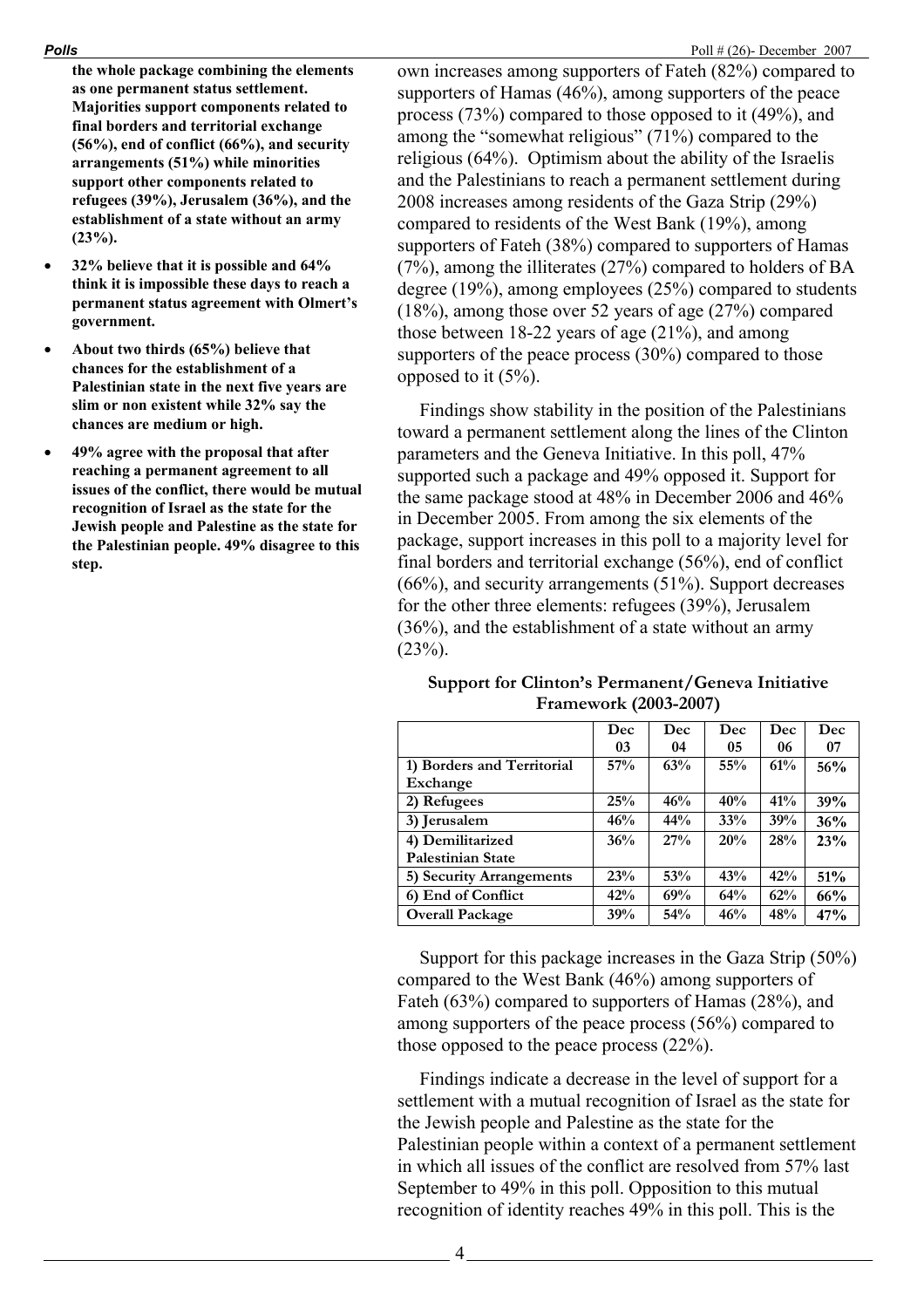first time since June 2003 that a majority fails to support this recognition of identity. The decrease in support for this compromise comes after the Palestinian leadership has refused in November an Israeli request to recognize Israel as a Jewish state as a pre condition to the Annapolis peace negotiations.

The public shows little confidence in the chances for reaching a permanent settlement with only 32% believing and 64% not believing that it is possible these days to reach a compromise solution between Abbas and Israeli prime minister Ehud Olmert and that even if an agreement is reached, only 31% believe that Olmert is capable of implementing it on the ground. Also, the public shows little confidence in the ability of its own leadership to reach a permanent agreement or to implement one with only 39% believing that Abbas is strong enough to negotiate a permanent compromise settlement. Even if such a settlement is reached 42% believe and 52% do not believe Abbas has the ability to implement it on the ground.

This pessimism about the lack of ability on both sides to reach an agreement or implement one is reflected on expectations regarding the establishment of a Palestinian state during the next five years. Almost two thirds (65%) say the chances that this would happen are slim or non existent while 32% say that chances are high or medium. In June 2007, 26% believed that the chances were medium or high and 70% said the chances were slim or non existent

### (3) Domestic Balance of Power:

- If new legislative elections are held today, **Hamas would receive 31% of the vote and Fateh 49%. 10% and 11% remain undecided.**
- **Satisfaction with the performance of Mahmud Abbas reaches 50% compared to 45% last September and 36% last June.**
- **If new elections are held today and the two candidates were Mahmud Abbas and Ismail Haniyeh, Abbas would receive 56% of the vote and Haniyeh 37%. But if the presidential elections were a contest between Marwan Barghouti and Ismail Haniyeh, Barghouti would receive 63% and Haniyeh 32%.**
- **42% say they agree that Haniyeh should stay as prime minister in the Gaza Strip while 52% say they do not agree with that. On the other hand, 51% say they agree that Salam Fayyad should stay as prime minister while 40% disagree with that.**
- **In a contest over legitimacy, 27% say that Haniyeh's government is the legitimate one**

Findings show that the balance of power between Fateh and Hamas has now stabilized after a widening of the gap to Fateh's advantage took place last September. If new parliamentary elections are held today, with all factions participating, 31% would vote for Hamas's list, Change and Reform, and 49% would vote for Fateh while all other lists combined would receive 10% and 11% remain undecided. Support for Hamas reaches 33% in the Gaza Strip and 28% in the West Bank and support for Fateh reaches 52% in the Gaza Strip and 47% in the West Bank. Support for Hamas increases among women (34%) compared to men (27%) while the opposite is true for Fateh with support among men reaching 50% and among women reaching 48%. Support for Hamas increases among the religious (35%) compared to the "somewhat religious" (26%), but this is also true for Fateh with support among the religious reaching 50% and among the "somewhat religious" 47%. Support for Hamas decreases among employees (19%) and increases among students (33%) while support for Fateh increases among employees (61%) compared to students (47%). Support for Hamas increases among those working in the private sector (25%) compared to public sector (18%). Support for Fateh increases among employees of the public sector (67%) and decreases to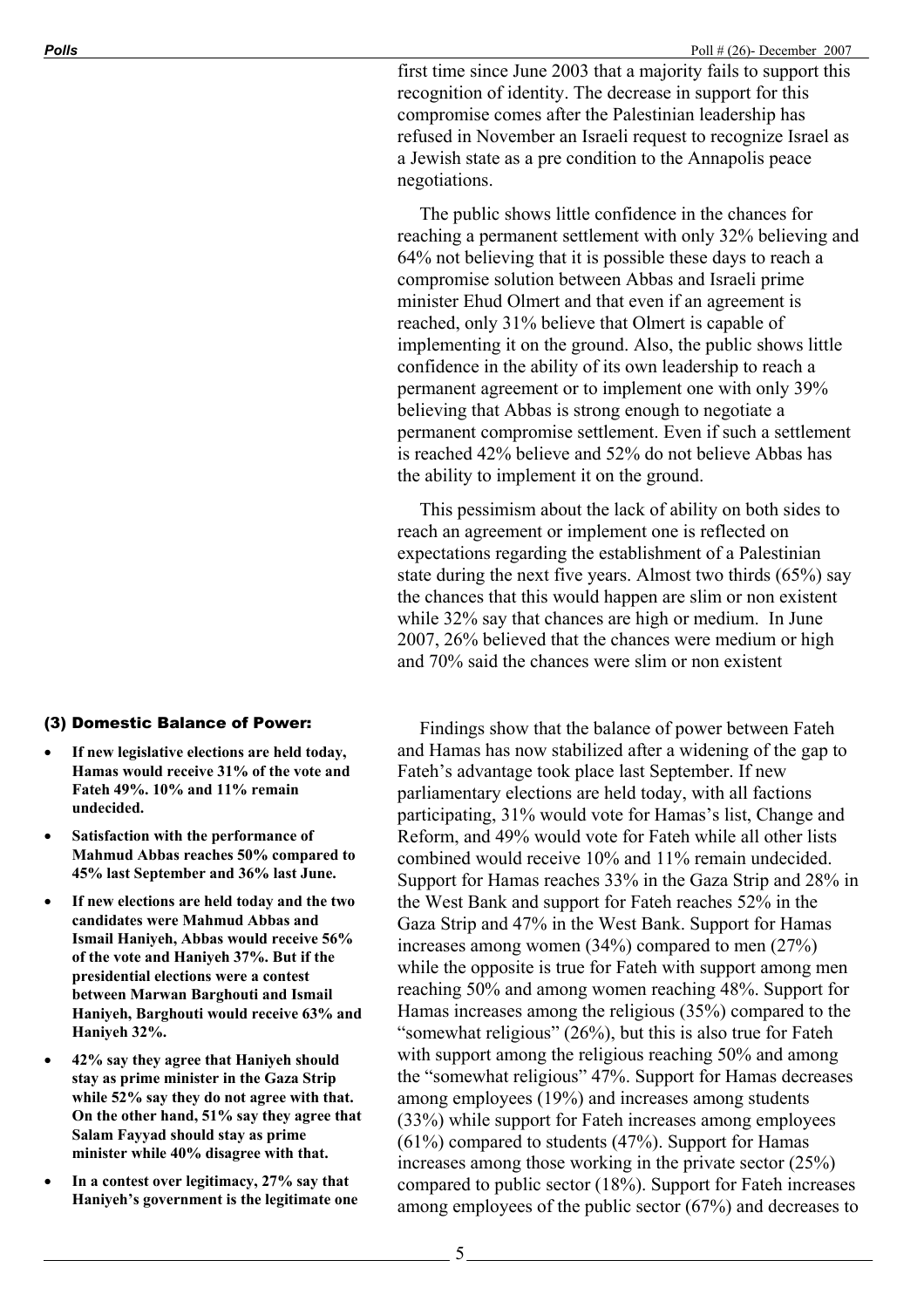**while 37% say Fayyad's government is the legitimate one. 11% say the two are legitimate and 21% say the two are illegitimate.** 

45% among employees of the private sector. Finally, support for Hamas increases among those opposed to the peace process (66%) compared to supporters of the peace process (22%) and support for Fateh decreases among those opposed to the peace process (10%) and increases among supporters of the peace process (60%).

Satisfaction with the performance of Abbas increases in this poll to 50% compared to 45% last September and 36% last June. If new presidential elections took place today and only two candidates, Abbas and Haniyeh, competed, Abbas would win 56% of the vote to Haniyeh's 37%. If the competition was between Marwan Barghouti and Haniyeh, the former would receive 63% and the latter 32%.

Findings show that 42% approve and 52% disapprove of Haniyeh remaining in his post as prime minister in the Gaza Strip while 51% approve and 40% disapprove of Salam Fayyad remaining in his post as prime minister. Parallel to this, 27% say that Haniyeh's government is the legitimate one while 37% say Fayyad's is the legitimate one. 11% view both governments as legitimate and 21% view both as illegitimate. These findings indicate a small decrease in the percentage of those who view Haniyeh's government as the legitimate one from the 30% it obtained last September while indicating no change in public perception regarding the legitimacy of Fayyad's government.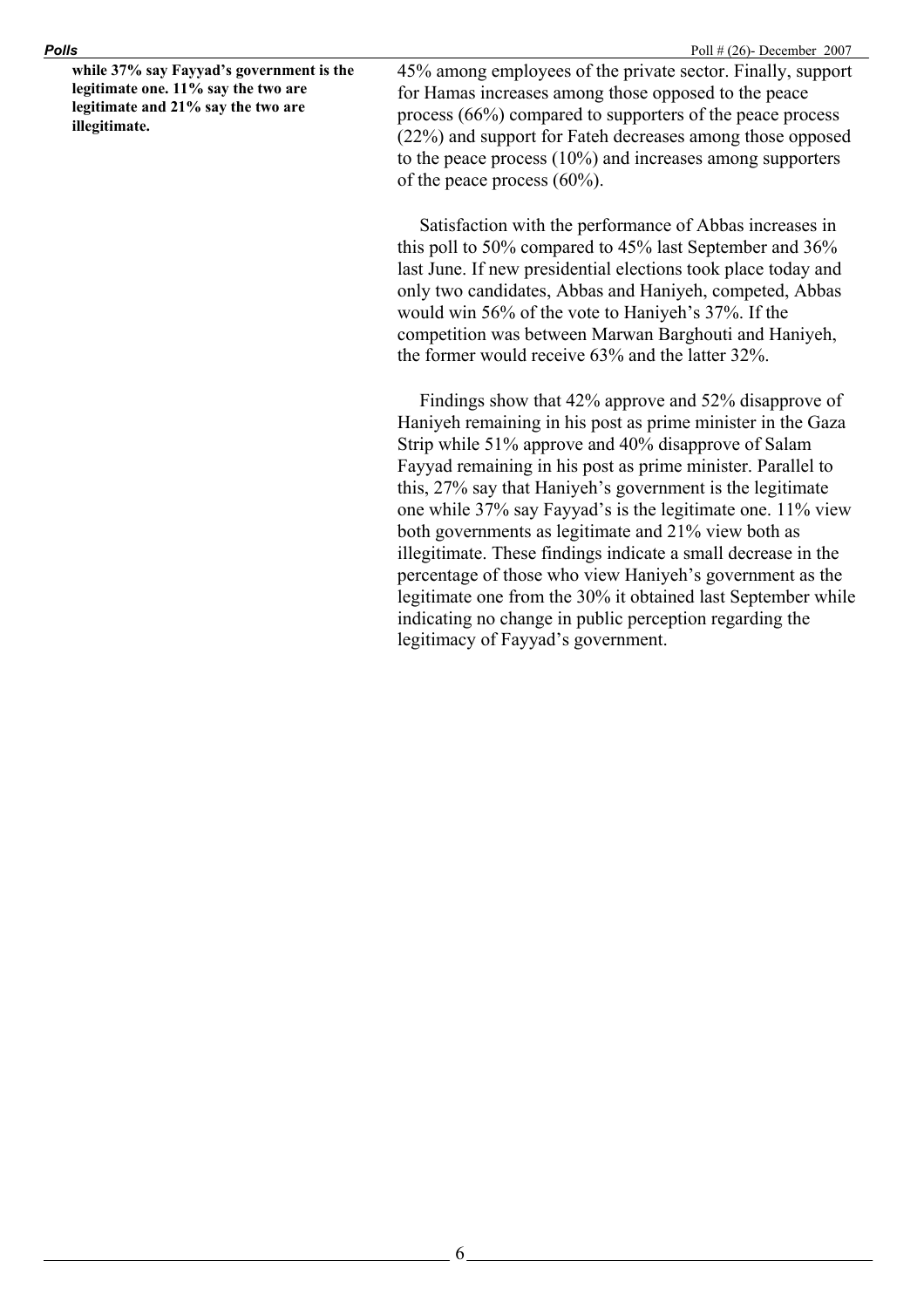|       | Results of Poll $# (26)$                                                                                                                                                 |              |                  |                   |
|-------|--------------------------------------------------------------------------------------------------------------------------------------------------------------------------|--------------|------------------|-------------------|
|       | 11-16 December 2007                                                                                                                                                      |              |                  |                   |
|       |                                                                                                                                                                          | <b>Total</b> | <b>West Bank</b> | <b>Gaza Strip</b> |
| 00)   | From among the following satellite news stations, which one you watched<br>most during the last two months?                                                              |              |                  |                   |
|       | 1) Al Arabia                                                                                                                                                             | 8.6          | 7.9              | 10.0              |
|       | 2) Al Jazeera                                                                                                                                                            | 53.2         | 61.3             | 39.1              |
|       | 3) Al Hurra                                                                                                                                                              | 0.2          | 0.3              | 0.0               |
|       | 4) Al Manar                                                                                                                                                              | 1.7          | 2.2              | 0.8               |
|       | 5) Palestine TV                                                                                                                                                          | 13.5         | 8.6              | 22.0              |
|       | 6) Al-Aqsa TV                                                                                                                                                            | 11.3         | 6.3              | 20.0              |
|       | 7) Do not watch TV                                                                                                                                                       | 6.1          | 6.5              | 5.4               |
|       | 8) Others                                                                                                                                                                | 2.4          | 3.2              | 1.0               |
|       | 9) Do not have a dish                                                                                                                                                    | 2.8          | 3.5              | 1.7               |
|       | 9) No Opinion/Don't know                                                                                                                                                 | 0.2          | 0.3              | 0.0               |
| 01)   | Are you satisfied or not satisfied with the performance of Mahmud Abbas                                                                                                  |              |                  |                   |
|       | since his election as president of the PA?                                                                                                                               | 8.1          |                  | 10.1              |
|       | 1) Very satisfied                                                                                                                                                        |              | 6.9              |                   |
|       | 2) Satisfied                                                                                                                                                             | 41.5         | 42.3             | 40.1              |
|       | 3) Not satisfied                                                                                                                                                         | 32.9         | 30.8             | 36.5              |
|       | 4) not satisfied at all                                                                                                                                                  | 12.8         | 14.2             | 10.4              |
|       | 5) DK/NA                                                                                                                                                                 | 4.7          | 5.8              | 2.9               |
| 02)   | If new presidential elections are to take place today, and Mahmud Abbas<br>was nominated by Fateh and Ismail Haniyeh was nominated by Hamas,<br>whom would you vote for? |              |                  |                   |
|       | 1) Mahmoud Abbas                                                                                                                                                         | 55.8         | 56.2             | 55.3              |
|       | 2) Ismael Haneyyeh                                                                                                                                                       | 36.7         | 35.2             | 39.0              |
|       | 3 DK/NA                                                                                                                                                                  | 7.4          | 8.6              | 5.7               |
| 03)   | And if the competition was between Marwan Barghouti representing Fateh                                                                                                   |              |                  |                   |
|       | and Ismael Haneyyeh representing Hams, whom would you vote for?                                                                                                          |              |                  |                   |
|       | 1) Marwan Barghouti                                                                                                                                                      | 63.4         | 64.5             | 61.5              |
|       | 2) Ismael Haneyyeh                                                                                                                                                       | 32.2         | 29.7             | 36.1              |
|       | 3) No Opinion/Don't know                                                                                                                                                 | 4.4          | 5.7              | 2.4               |
| (0.5) | If new elections agreed to by all factions are held today and the same lists<br>that took part in the last PLC elections were nominated, for whom would                  |              |                  |                   |
|       | you vote?                                                                                                                                                                |              |                  |                   |
|       | 1) alternative                                                                                                                                                           | 1.3          | 1.5              | 0.8               |
|       | 2) independent Palestine                                                                                                                                                 | 3.4          | 4.4              | 1.8               |
|       | 3) Abu Ali Mustafa                                                                                                                                                       | 3.7          | 4.4              | 2.6               |
|       |                                                                                                                                                                          | 0.1          | 0.2              |                   |
|       | 4) Abu al Abbas                                                                                                                                                          |              |                  |                   |
|       | 5) freedom and social justice                                                                                                                                            | 0.2          | 0.2              |                   |
|       | 6) change and reform<br>7) national coalition for justice and                                                                                                            | 30.5         | 28.7             | 33.3              |
|       | democracy                                                                                                                                                                | 0.2          | 0.3              |                   |
|       | 8) third way                                                                                                                                                             | 0.8          | 1.1              | 0.2               |
|       | 9) freedom and independence                                                                                                                                              | 0.3          | 0.4              | 0.3               |
|       | 10) Palestinian justice                                                                                                                                                  | 0.1          | 0.2              |                   |
|       | 11) Fateh                                                                                                                                                                | 49.0         | 46.9             | 52.3              |
|       | 12) none of the above/ DK/NA                                                                                                                                             | 10.5         | 11.7             | 8.6               |
|       |                                                                                                                                                                          |              |                  |                   |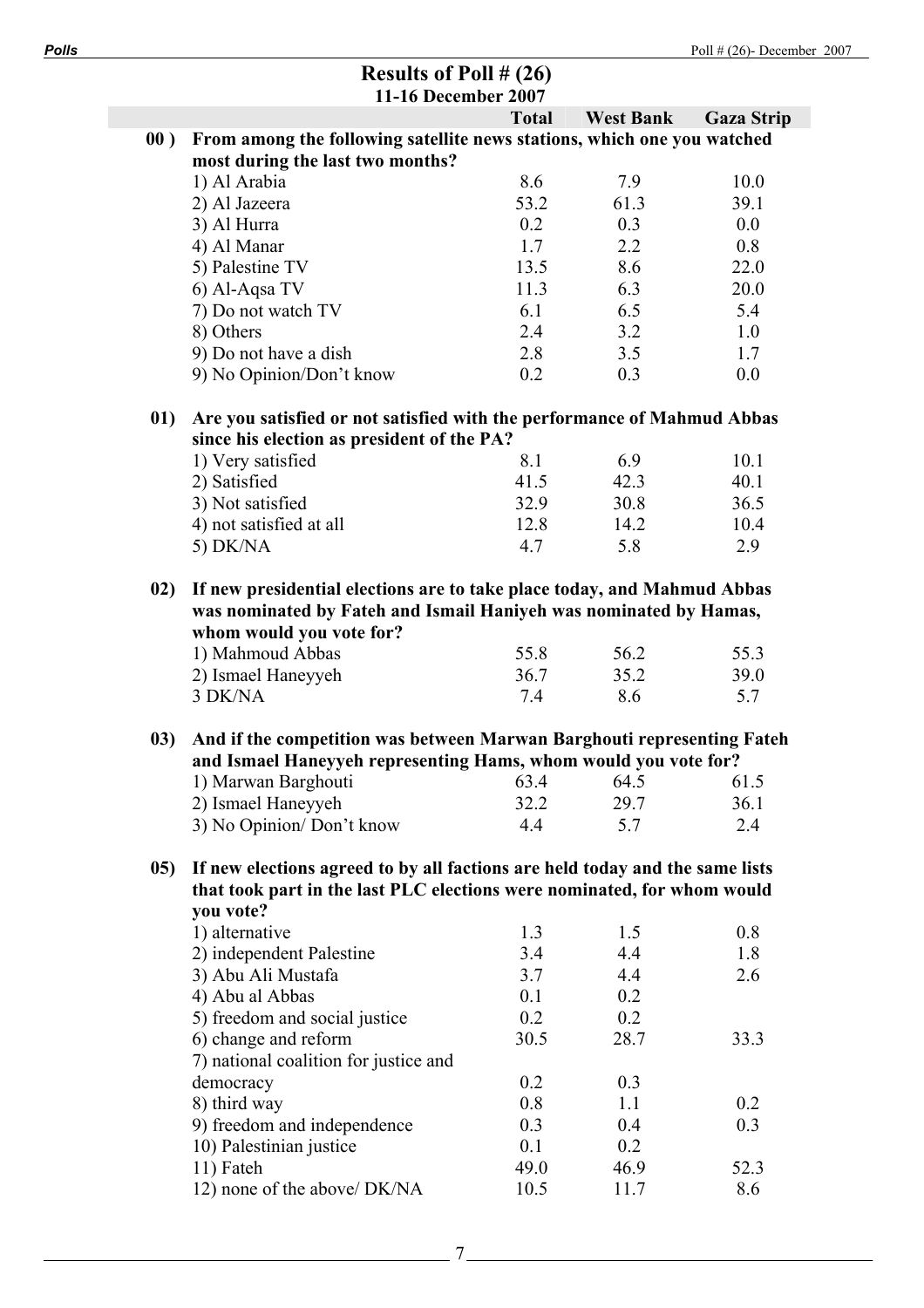|     |                                                                                                                                                                                                                                                                                                           | <b>Total</b>        | <b>West Bank</b>    | <b>Gaza Strip</b>   |
|-----|-----------------------------------------------------------------------------------------------------------------------------------------------------------------------------------------------------------------------------------------------------------------------------------------------------------|---------------------|---------------------|---------------------|
| 06) | Hamas carried out a military step in mid June against security headquarters                                                                                                                                                                                                                               |                     |                     |                     |
|     | belonging to the PA in the Gaza Strip and succeeded after that in controlling                                                                                                                                                                                                                             |                     |                     |                     |
|     | the Strip. Do you approve or disapprove of what Hamas did?                                                                                                                                                                                                                                                |                     |                     |                     |
|     | 1) Strongly approve                                                                                                                                                                                                                                                                                       | 5.2                 | 5.1                 | 5.5                 |
|     | 2) Approve                                                                                                                                                                                                                                                                                                | 16.1                | 13.5                | 20.5                |
|     | 3) Disapprove                                                                                                                                                                                                                                                                                             | 44.6                | 42.7                | 47.8                |
|     | 4) Strongly disapprove                                                                                                                                                                                                                                                                                    | 29.6                | 33.6                | 22.7                |
|     | 5) $DK/NA$                                                                                                                                                                                                                                                                                                | 4.5                 | 5.1                 | 3.5                 |
| 07) | President Mahmud Abbas dismissed the government of Ismail Haniyeh after                                                                                                                                                                                                                                   |                     |                     |                     |
|     | the Gaza events about three months ago. But the prime minister of the                                                                                                                                                                                                                                     |                     |                     |                     |
|     | dismissed government remained in his position in the Gaza Strip. Do you                                                                                                                                                                                                                                   |                     |                     |                     |
|     | approve or disapprove of his decision to stay in his position?                                                                                                                                                                                                                                            |                     |                     |                     |
|     | 1) Strongly approve                                                                                                                                                                                                                                                                                       | 8.1                 | 7.9                 | 8.4                 |
|     | 2) Approve                                                                                                                                                                                                                                                                                                | 33.9                | 31.6                | 38.0                |
|     | 3) Disapprove                                                                                                                                                                                                                                                                                             | 37.4                | 35.8                | 40.0                |
|     | 4) Strongly disapprove                                                                                                                                                                                                                                                                                    | 14.4                | 16.8                | 10.2                |
|     | 5) DK/NA                                                                                                                                                                                                                                                                                                  | 6.3                 | 8.0                 | 3.4                 |
| 08) | Moreover, President Abbas appointed an emergency government headed by<br>Salam Fayyad. After the ending of the emergency period and due to the<br>inability of the PLC to convene, the government of Fayyad became a care<br>taker one. Do you approve or disapprove of the continued functioning of this |                     |                     |                     |
|     | government?<br>1) Strongly approve<br>2) Approve<br>3) Disapprove                                                                                                                                                                                                                                         | 8.4<br>42.9<br>31.2 | 8.0<br>43.5<br>29.1 | 9.0<br>41.7<br>34.9 |
|     | 4) Strongly disapprove                                                                                                                                                                                                                                                                                    | 8.5                 | 8.9                 | 7.9                 |
|     | 5) DK/NA                                                                                                                                                                                                                                                                                                  | 9.1                 | 10.5                | 6.5                 |
| 09) | Now after the events in the Gaza Strip and the separation between the                                                                                                                                                                                                                                     |                     |                     |                     |
|     | Palestinian authorities in Gaza and the Palestinian authorities in the West                                                                                                                                                                                                                               |                     |                     |                     |
|     | Bank, what do you expect to happen in the future? Will the separation                                                                                                                                                                                                                                     |                     |                     |                     |
|     | remain or will the two authorities be unified?                                                                                                                                                                                                                                                            |                     |                     |                     |
|     | 1) the two authorities will be unified                                                                                                                                                                                                                                                                    |                     |                     |                     |
|     | in the next few months                                                                                                                                                                                                                                                                                    | 35.6                | 24.7                | 54.7                |
|     | 2) the two authorities will be unified                                                                                                                                                                                                                                                                    |                     |                     |                     |
|     | but within a year or two                                                                                                                                                                                                                                                                                  | 21.7                | 25.9                | 14.5                |
|     | 3) the two authorities will not be                                                                                                                                                                                                                                                                        |                     |                     |                     |
|     | unified soon or in the next two years<br>4) separation between the West Bank                                                                                                                                                                                                                              | 17.2                | 19.6                | 13.2                |
|     | and Gaza will be consolidated and                                                                                                                                                                                                                                                                         |                     |                     |                     |
|     | will become permanent<br>5) DK/NA                                                                                                                                                                                                                                                                         | 16.9<br>8.5         | 19.2<br>10.6        | 12.9<br>4.7         |

 $-8$   $-$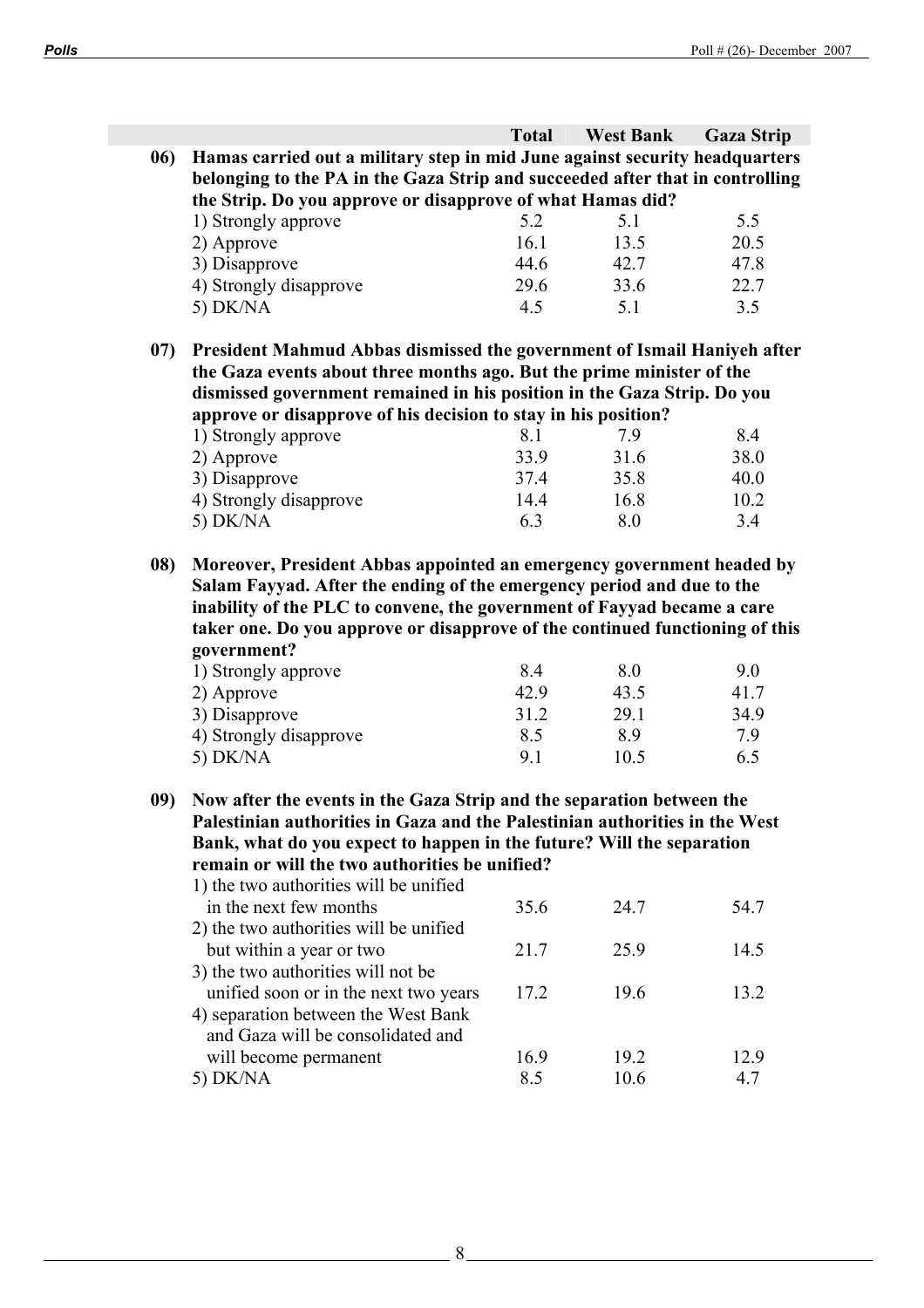**Total West Bank Gaza Strip 10) After the separation between Gaza and the West Bank, Hamas and the government of Ismail Haniyeh remained in power in Gaza and considered itself the legitimate government while president Abu Mazin formed a new government headed by Salam Fayyad and it too considered itself legitimate. What about you, which of the two government you consider legitimate, the government of Haniyeh or the government of Abu Mazin and Fayyad?**  1) Haniyehs' government is the

| legitimate one                     | 26.8 | 23.2 | 33.2 |
|------------------------------------|------|------|------|
| 2) Abu Mazin's and Fayyad          |      |      |      |
| government is the legitimate one   | 36.8 | 364  | 37.5 |
| 3) Both governments are legitimate | 10.7 | 11.9 | 8.6  |
| 4) Both governments are not        |      |      |      |
| legitimate                         | 21.1 | 22.6 | 18.4 |
| 5) $DK/NA$                         | 46   | 59   | 2.3  |

**11) Fateh and Hamas and the two authorities in Gaza and the West Bank are currently engaged in a competition to win public support and confidence through the use of media such as Palestine TV and al Aqsa TV stations. When you hear news from the two sides, which side you trust more, the news spread by Hamas and Haniyeh's government or the news spread by Fateh and the Abu Mazin's and Fayyad's government?** 

| 194  | 16.7 | 24.2 |
|------|------|------|
|      |      |      |
| 24.2 | 22.5 | 27.1 |
| 4.5  | 49   | 3.7  |
| 45.9 | 47.8 | 42.6 |
| 6.0  | 81   | 2.4  |
|      |      |      |

## **12) Do you think Hamas plans to take control of the West Bank by force in the same way it took control over the Gaza Strip?**

| 1) Certainly it plans to do that         | 20.0 | 187  | 22.4 |
|------------------------------------------|------|------|------|
| 2) it plans to do that                   | 214  | 20.8 | 22.5 |
| 3) it does not plan to do that           | 37.4 | 359  | 40.0 |
| 4) Certainly it does not plan to do that | 9.1  | 96   | 84   |
| 5) No opinion/Don't know                 | 12 0 | 151  | 6.8  |

### **13) In general, how would you describe conditions of the Palestinians in the Palestinian areas in Gaza Strip these days?**

| 1) Very good | 19   | 2.3  | 1.2  |
|--------------|------|------|------|
| $2)$ Good    | 6.0  | 6.4  | 5.4  |
| $3)$ So so   | 5.9  | 5.8  | 6.1  |
| $4)$ Bad     | 30.3 | 33.7 | 24.2 |
| 5) Very bad  | 55.0 | 50.3 | 63.1 |
| $6)$ DK/NA   | 09   | 1.5  |      |
|              |      |      |      |

## **14) In general, how would you describe conditions of the Palestinians in the Palestinian areas in the West Bank these days?**

| 1) Very good | 5.6  | 3.0  | 10.1 |
|--------------|------|------|------|
| $2)$ Good    | 24.9 | 18.9 | 35.5 |
| $3)$ So so   | 26.5 | 31.0 | 18.5 |
| $4)$ Bad     | 28.4 | 34.0 | 18.6 |
| 5) Very bad  | 12.1 | 12.7 | 11.1 |
| $6)$ DK/NA   | 2.5  | 0.5  | 6.2  |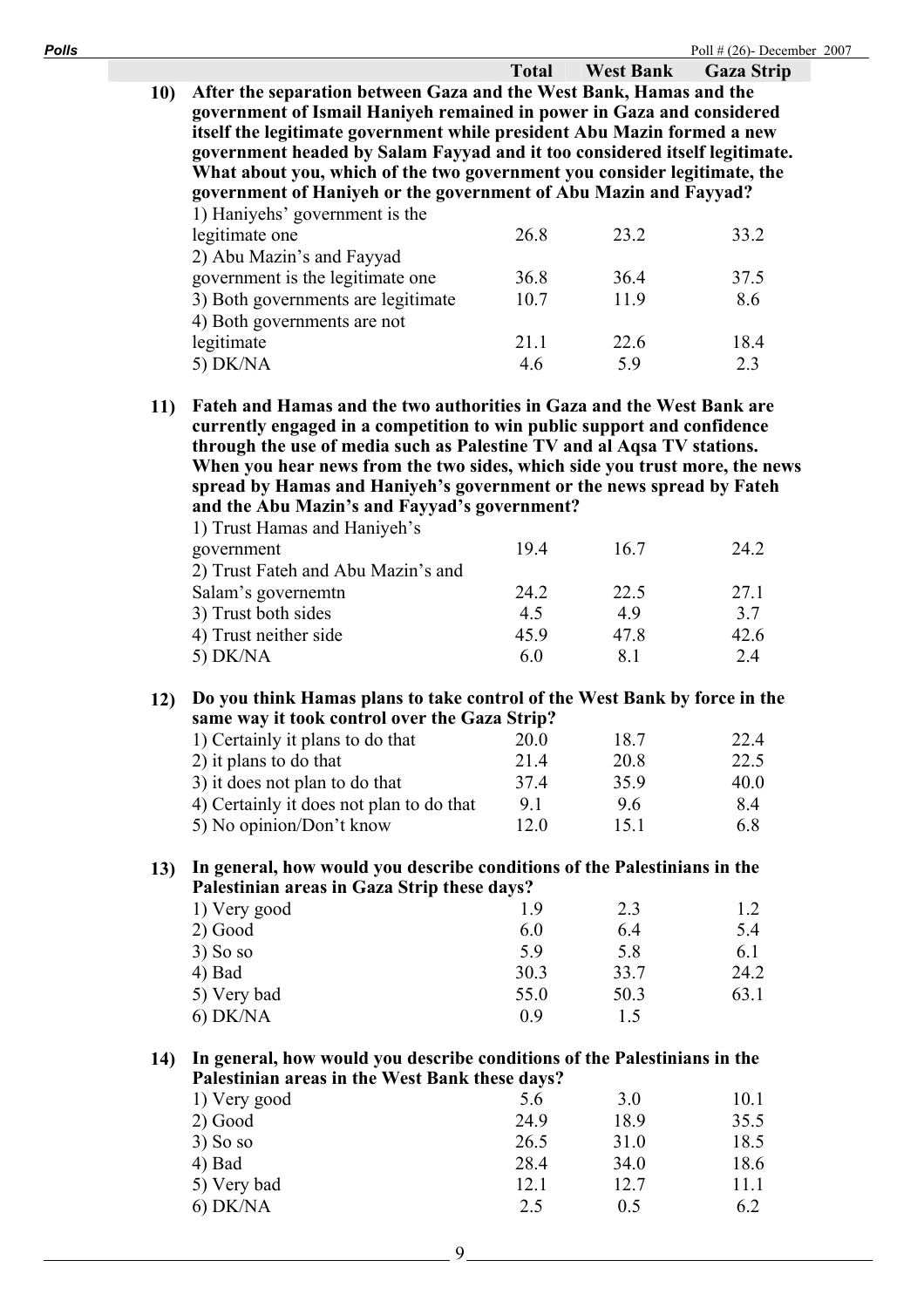| Polls |                                                                                                                                                                 |              |                  | Poll $\#$ (26)- December 2007 |
|-------|-----------------------------------------------------------------------------------------------------------------------------------------------------------------|--------------|------------------|-------------------------------|
|       |                                                                                                                                                                 | <b>Total</b> | <b>West Bank</b> | <b>Gaza Strip</b>             |
| 15)   | Generally, do you see yourself as:                                                                                                                              |              |                  |                               |
|       | 1) Religious                                                                                                                                                    | 48.9         | 40.2             | 64.1                          |
|       | 2) Somewhat religious                                                                                                                                           | 47.0         | 55.3             | 32.6                          |
|       | 3) Not religious                                                                                                                                                | 3.6          | 3.8              | 3.4                           |
|       | $4)$ DK/NA                                                                                                                                                      | 0.4          | 0.7              |                               |
|       |                                                                                                                                                                 |              |                  |                               |
|       | 16)<br>Generally, do you see yourself as:                                                                                                                       |              |                  |                               |
|       | 1) Supportive of the peace process                                                                                                                              | 68.7         | 64.4             | 76.2                          |
|       | 2) Opposed to the peace process                                                                                                                                 | 16.0         | 16.8             | 14.6                          |
|       | 3) Between support and opposition                                                                                                                               | 14.7         | 17.9             | 9.2                           |
|       | $4)$ DK/NA                                                                                                                                                      | 0.6          | 0.9              |                               |
| 17)   | Do you think that there is corruption in PA institutions under the control of<br><b>President Abu Mazin?</b>                                                    |              |                  |                               |
|       | $1)$ Yes                                                                                                                                                        | 77.8         | 77.4             | 78.4                          |
|       | 2) No                                                                                                                                                           | 12.7         | 10.6             | 16.5                          |
|       | $3)$ DK/NA                                                                                                                                                      | 9.5          | 12.0             | 5.1                           |
|       |                                                                                                                                                                 |              |                  |                               |
|       | If yes, will this corruption in PA institutions under the control of President<br><b>18</b> )<br>Abu Mazin increase, decrease or remain as it is in the future? |              |                  |                               |
|       | 1) Will increase                                                                                                                                                | 42.2         | 48.6             | 31.3                          |
|       | 2) Will remain as it is                                                                                                                                         | 14.3         | 14.4             | 14.1                          |
|       | 3) will decrease                                                                                                                                                | 36.8         | 29.9             | 48.8                          |
|       | $4)$ DK/NA                                                                                                                                                      | 6.7          | 7.2              | 5.8                           |
| 19)   | Do you think that there is corruption in PA institutions under the control of                                                                                   |              |                  |                               |
|       | <b>Ismail Haniyeh's government?</b>                                                                                                                             |              |                  |                               |
|       | $1)$ Yes                                                                                                                                                        | 57.9         | 57.4             | 58.8                          |
|       | 2) No                                                                                                                                                           | 26.7         | 23.7             | 32.0                          |
|       | $3)$ DK/NA                                                                                                                                                      | 15.3         | 18.9             | 9.2                           |
|       |                                                                                                                                                                 |              |                  |                               |
|       | If yes, will this corruption in PA institutions under the control of Ismail<br>20)                                                                              |              |                  |                               |
|       | Haniyeh's government increase, decrease or remain as it is in the future?                                                                                       |              |                  |                               |
|       | 1) Will increase                                                                                                                                                | 55.2         | 57.6             | 51.2                          |
|       | 2) Will remain as it is                                                                                                                                         | 13.5         | 13.6             | 13.3                          |
|       | 3) will decrease                                                                                                                                                | 21.5         | 17.7             | 28.0                          |
|       | $4)$ DK/NA                                                                                                                                                      | 9.8          | 11.1             | 7.4                           |
|       | Would you say that these days your security and safety, and that of your<br>21)                                                                                 |              |                  |                               |
|       | family, is assured or not assured?                                                                                                                              | 8.1          | 5.2              |                               |
|       | 1) Completely assured                                                                                                                                           |              |                  | 13.3                          |
|       | 2) Assured                                                                                                                                                      | 38.7         | 38.6             | 38.8                          |
|       | 3) Not assured                                                                                                                                                  | 41.9         | 44.0             | 38.2                          |
|       | 4) Not assured at all                                                                                                                                           | 11.1         | 12.0             | 9.4                           |
|       | 5) $DK/NA$                                                                                                                                                      | 0.3          | 0.3              | 0.3                           |
|       | Do current political, security, and economic conditions lead you to seek<br>22)                                                                                 |              |                  |                               |
|       | emigration abroad?                                                                                                                                              |              | 9.8              |                               |
|       | 1) Certainly seek to emigration                                                                                                                                 | 13.2         |                  | 19.3                          |
|       | 2) Seek emigration                                                                                                                                              | 14.1         | 15.1             | 12.3                          |
|       | 3) Do not seek emigration                                                                                                                                       | 29.9         | 27.2             | 34.5                          |
|       | 4) Certainly do not seek emigration                                                                                                                             | 42.3         | 47.3             | 33.4                          |
|       | 5) DK/NA                                                                                                                                                        | 0.5          | 0.6              | 0.5                           |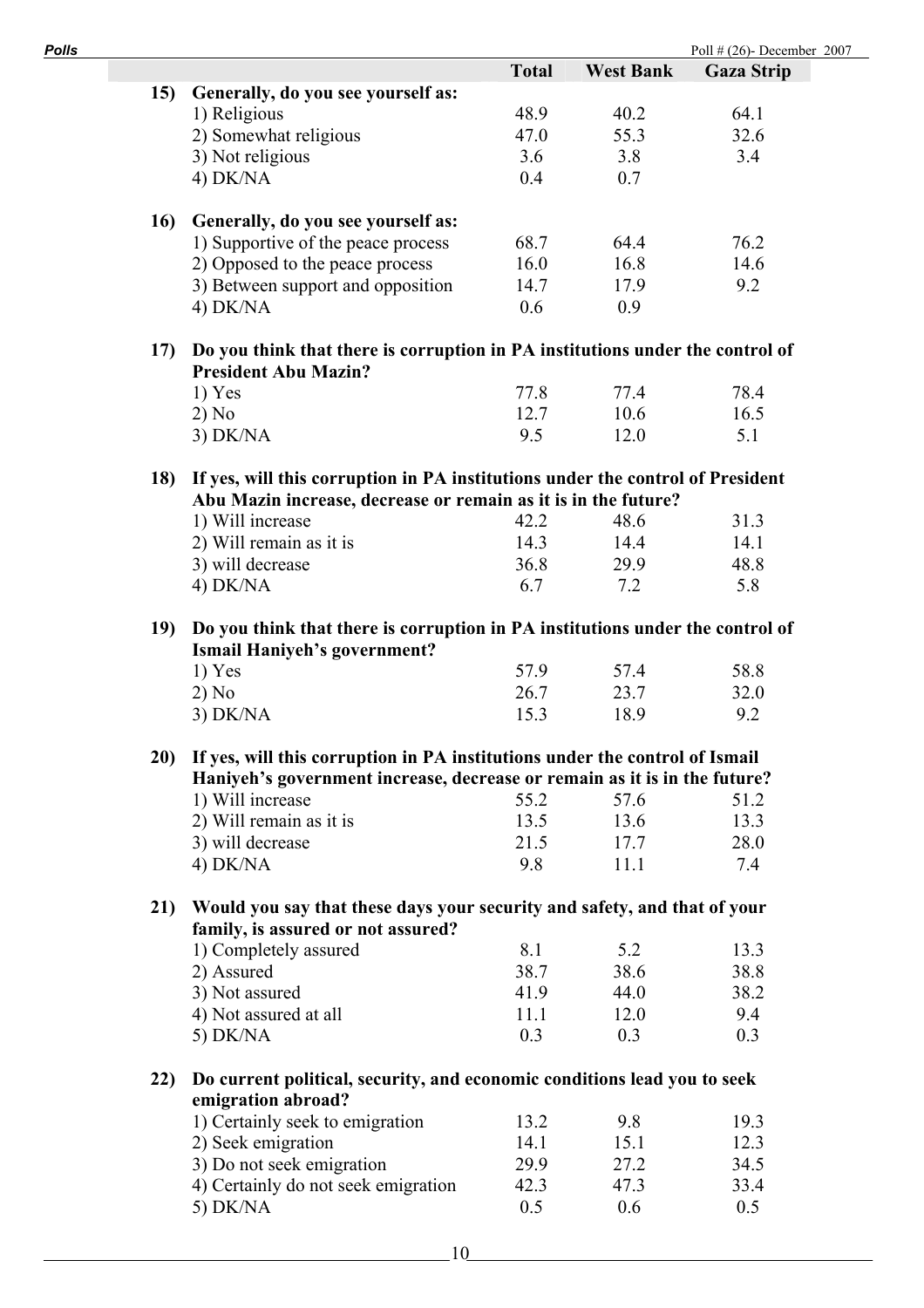|     |                                                                                | <b>Total</b> | <b>West Bank</b> | <b>Gaza Strip</b> |
|-----|--------------------------------------------------------------------------------|--------------|------------------|-------------------|
| 23) | What do you expect to happen now between Palestinians and Israelis, after      |              |                  |                   |
|     | the Annapolis Conference?                                                      |              |                  |                   |
|     | 1) Negotiations will resume soon                                               |              |                  |                   |
|     | enough and armed confrontations                                                |              |                  |                   |
|     | will stop                                                                      | 17.6         | 17.0             | 18.5              |
|     | 2) Negotiations will resume but some                                           |              |                  |                   |
|     | armed attacks will continue                                                    | 41.5         | 37.3             | 48.8              |
|     | 3) Armed confrontations will not stop                                          |              |                  |                   |
|     | and the two sides will not return to                                           |              |                  |                   |
|     | negotiations                                                                   | 32.4         | 34.4             | 29.0              |
|     | 4) DK/NA                                                                       | 8.5          | 11.2             | 3.8               |
|     |                                                                                |              |                  |                   |
| 24) | There is a proposal that after the establishment of an independent             |              |                  |                   |
|     | Palestinian state and the settlemnet of all issues in dispute, including the   |              |                  |                   |
|     | refugees and Jerusalem issues, there will be a mutual recognition of Israel as |              |                  |                   |
|     | the state of the Jewish people and Palestine as the state of the Palestinians  |              |                  |                   |
|     | people. Do you agree or disagree to this proposal?                             |              |                  |                   |
|     | 1) Definitely agree                                                            | 6.3          | 6.8              | 5.6               |
|     | 2) agree                                                                       | 42.7         | 43.9             | 40.5              |
|     | 3) disagree                                                                    | 34.0         | 30.2             | 40.4              |
|     | 4) definitely disagree                                                         | 14.5         | 15.6             | 12.5              |

**25) And what is the Palestinian majority opinion on this issue? Do most Palestinians in the West Bank and Gaza support or oppose the recognition of Israel as the state of the Jewish people and Palestine as the state of the Palestinian people at the end of the peace process?** 

5) DK/NA 2.6 3.5 0.9

| 1) Majority supports | 43.0 | 418  | 45.3 |
|----------------------|------|------|------|
| 2) Majority opposes  | 47.5 | 48 O | 46.8 |
| $3)$ DK/NA           | 94   | 10.2 | 8.0  |

**26) And what is the Israeli majority opinion on this issue? Do most Israelis support or oppose the recognition of Israel as the state of the Jewish people and Palestine as the state of the Palestinian people at the end of the peace process?** 

| 1) Majority supports | 40 2            | 39 O | 42.3 |
|----------------------|-----------------|------|------|
| 2) Majority opposes  | 48 <sub>0</sub> | 484  | 47.3 |
| 5) $DK/NA$           | 119             | 12.7 | 10.4 |

**27) Now 40 years after the Israeli occupation of the West Bank and the Gaza Strip, what in your view are the chances for the establishment of an independent Palestinian state next to the state of Israel in the next five years? Are they high, medium, low, or none existent?** 

| 1) None existent | 26.5 | 25.5 | 28.2 |
|------------------|------|------|------|
| $2)$ Low         | 38.5 | 39.6 | 36.7 |
| 3) Medium        | 27.0 | 26.1 | 28.6 |
| $(4)$ High       | 5.2  | 5.1  | 5.2  |
| $5)$ DK/NA       | 2.8  | 37   | 13   |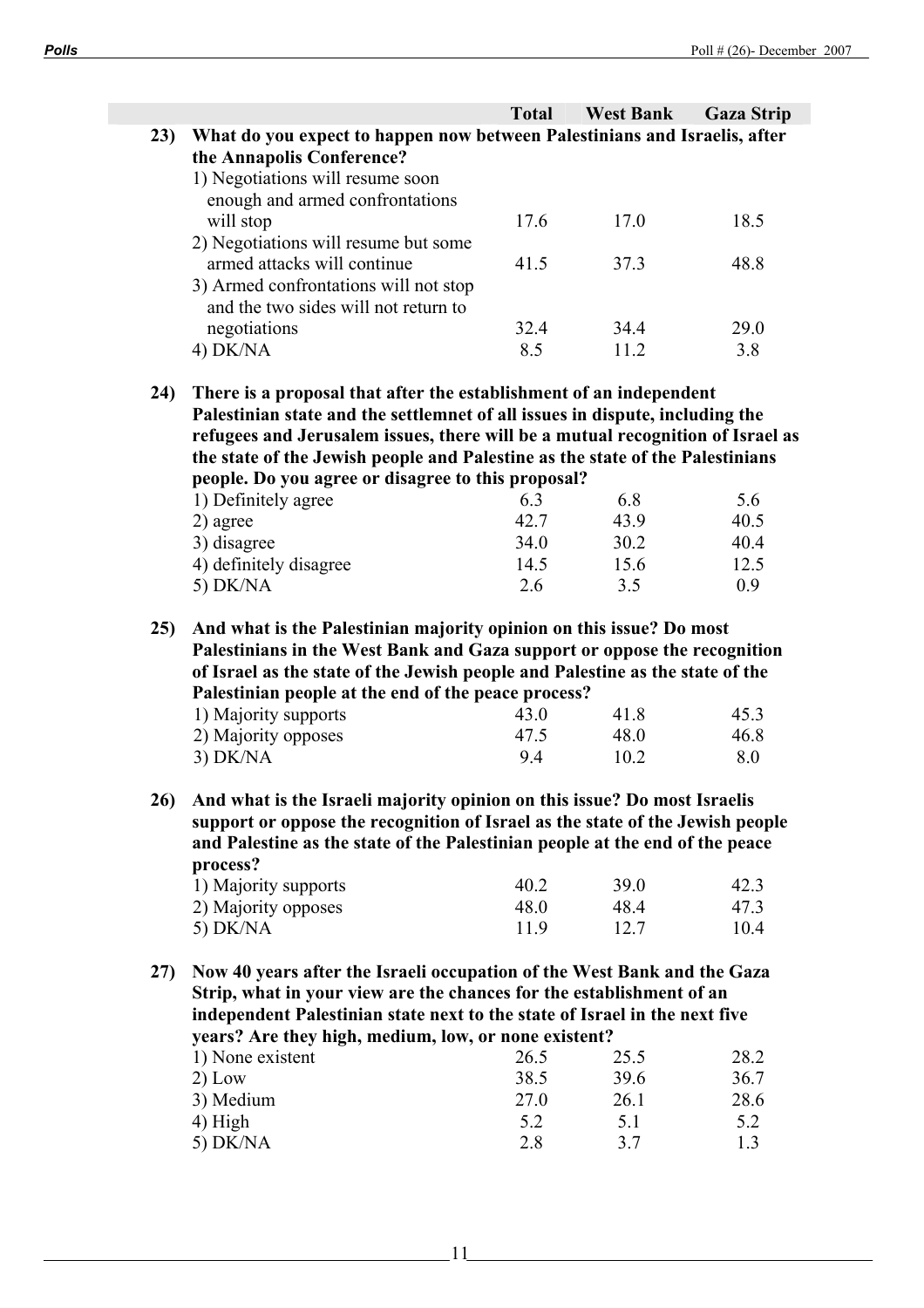| Polls |          |                                                                              |              |                  | Poll $\#$ (26)- December 2007 |
|-------|----------|------------------------------------------------------------------------------|--------------|------------------|-------------------------------|
|       |          |                                                                              | <b>Total</b> | <b>West Bank</b> | <b>Gaza Strip</b>             |
|       | 28)      | Now, after the separation of the Gaza and the West Bank, continued           |              |                  |                               |
|       |          | functioning of the Haniyeh's government in Gaza, and the formation of the    |              |                  |                               |
|       |          | Salam Fayyad government, tell us what is your evaluation of the status of    |              |                  |                               |
|       |          | the following conditions in the Gaza Strip today? Are they good or bad?      |              |                  |                               |
|       | $28-1$   | Economic conditions such as poverty and unemployment in the Gaza Strip       |              |                  |                               |
|       |          | 1) Very Good                                                                 | 0.8          | 0.9              | 0.7                           |
|       |          | $2)$ Good                                                                    | 4.6          | 4.6              | 4.7                           |
|       |          | $3)$ Bad                                                                     | 36.7         | 40.7             | 29.6                          |
|       |          | 4) Very Bad                                                                  | 56.6         | 51.9             | 64.7                          |
|       |          | 5) No Opinion/Don't know                                                     | 1.3          | 1.9              | 0.3                           |
|       | $28 - 2$ | <b>Enforcement of law and order in the Gaza Strip</b>                        |              |                  |                               |
|       |          | 1) Very Good                                                                 | 7.9          | 6.1              | 11.1                          |
|       |          | $2)$ Good                                                                    | 27.5         | 21.2             | 38.4                          |
|       |          | $3)$ Bad                                                                     | 31.2         | 33.8             | 26.7                          |
|       |          | 4) Very Bad                                                                  | 28.9         | 32.0             | 23.4                          |
|       |          | 5) No Opinion/Don't know                                                     | 4.5          | 6.9              | 0.4                           |
|       | $28 - 3$ | Status of democracy, particularly with regard to freedom of the press in the |              |                  |                               |
|       |          | <b>Gaza Strip</b>                                                            |              |                  |                               |
|       |          | 1) Very Good                                                                 | 4.3          | 3.3              | 6.1                           |
|       |          | $2)$ Good                                                                    | 23.8         | 19.1             | 32.0                          |
|       |          | 3) Bad                                                                       | 31.5         | 32.4             | 29.9                          |
|       |          | 4) Very Bad                                                                  | 33.0         | 35.3             | 28.9                          |
|       |          | 5) No Opinion/Don't know                                                     | 7.4          | 9.9              | 3.0                           |
|       | $28-4$   | Safety and security for you and your family in the Gaza Strip                |              |                  |                               |
|       |          | 1) Very Good                                                                 |              |                  | 12.9                          |
|       |          | 2) Good                                                                      |              |                  | 43.0                          |
|       |          | $3)$ Bad                                                                     |              |                  | 23.7                          |
|       |          | 4) Very Bad                                                                  |              |                  | 20.1                          |
|       |          | 5) No Opinion/Don't know                                                     |              |                  | 0.3                           |
|       | 29)      | And what about the same conditions in the West Bank? tell us what is your    |              |                  |                               |
|       |          | evaluation of the same conditions in the West Bank? Are they good or bad?    |              |                  |                               |
|       | $29-1$   | Economic conditions such as poverty and unemployment in the West Bank        |              |                  |                               |
|       |          | 1) Very Good                                                                 | 2.6          | 1.6              | 5.3                           |
|       |          | 2) Good                                                                      | 44.5         | 37.1             | 65.1                          |
|       |          | $3)$ Bad                                                                     | 40.0         | 47.1             | 20.3                          |
|       |          | 4) Very Bad                                                                  | 10.8         | 13.4             | 3.6                           |
|       |          | 5) No Opinion/Don't know                                                     | 2.1          | 0.8              | 5.6                           |
|       | $29 - 2$ | <b>Enforcement of law and order in the West Bank</b>                         |              |                  |                               |
|       |          | 1) Very Good                                                                 | 4.6          | 5.5              | 2.0                           |
|       |          | $2)$ Good                                                                    | 498          | 48.0             | 550                           |

| 1) very Good             | 4 O  |                 | Z.U  |
|--------------------------|------|-----------------|------|
| $2)$ Good                | 498  | 48 Q            | 55.0 |
| $3)$ Bad                 | 33 2 | 35.6            | 26.8 |
| 4) Very Bad              | 91   | 96              | 78   |
| 5) No Opinion/Don't know | 33   | $\overline{14}$ | 8.5  |
|                          |      |                 |      |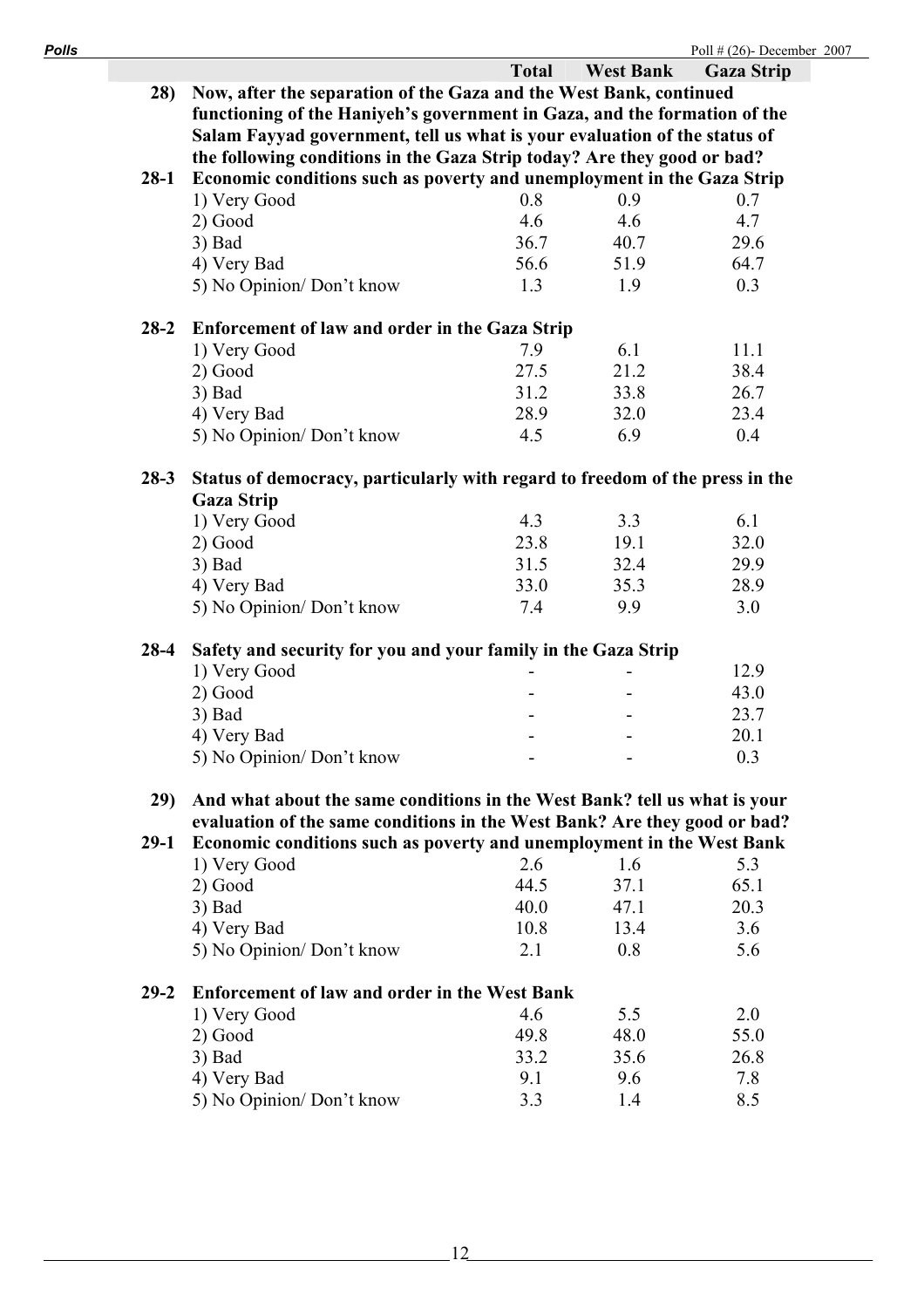| <b>West Bank</b><br><b>Total</b><br><b>Gaza Strip</b><br>Status of democracy, particularly with regard to freedom of the press in the<br><b>West Bank</b><br>1) Very Good<br>4.2<br>4.6<br>3.2<br>46.6<br>44.8<br>$2)$ Good<br>51.6<br>31.8<br>32.3<br>30.3<br>$3)$ Bad<br>12.5<br>13.8<br>8.7<br>4) Very Bad<br>6.2<br>5) No Opinion/Don't know<br>4.9<br>4.4 |
|----------------------------------------------------------------------------------------------------------------------------------------------------------------------------------------------------------------------------------------------------------------------------------------------------------------------------------------------------------------|
|                                                                                                                                                                                                                                                                                                                                                                |
|                                                                                                                                                                                                                                                                                                                                                                |
|                                                                                                                                                                                                                                                                                                                                                                |
|                                                                                                                                                                                                                                                                                                                                                                |
|                                                                                                                                                                                                                                                                                                                                                                |
|                                                                                                                                                                                                                                                                                                                                                                |
|                                                                                                                                                                                                                                                                                                                                                                |
|                                                                                                                                                                                                                                                                                                                                                                |
| Safety and security for you and your family in the West Bank                                                                                                                                                                                                                                                                                                   |
|                                                                                                                                                                                                                                                                                                                                                                |
| 1) Very Good<br>3.5<br>$\overline{\phantom{a}}$                                                                                                                                                                                                                                                                                                                |
| 51.2                                                                                                                                                                                                                                                                                                                                                           |
| $2)$ Good<br>35.3                                                                                                                                                                                                                                                                                                                                              |
| $3)$ Bad<br>9.3                                                                                                                                                                                                                                                                                                                                                |
| 4) Very Bad<br>5) No Opinion/Don't know<br>0.8<br>There is currently talk about conducting Palestinian-Israeli negotiations<br>80% to 90% of the West Bank to be followed by negations between the<br>Palestinian state and Israel on the remaining issues such as permanent<br>borders, refugees, holy places in Jerusalem, and others. Do you support or     |
| oppose the participation of the Palestinian Authority in such negotiations?                                                                                                                                                                                                                                                                                    |
| 1) Strongly support<br>9.3<br>8.4<br>10.9                                                                                                                                                                                                                                                                                                                      |
| 54.0<br>52.8<br>56.1<br>2) support                                                                                                                                                                                                                                                                                                                             |
| 24.7<br>24.8<br>24.9<br>3) oppose                                                                                                                                                                                                                                                                                                                              |
| 8.0<br>4) Strongly oppose<br>9.4<br>5.7                                                                                                                                                                                                                                                                                                                        |
| 5) DK/NA<br>3.9<br>4.7<br>2.4                                                                                                                                                                                                                                                                                                                                  |
| with the aim of establishing a Palestinian state in the Gaza Strip and about<br>How would you evaluate the current status of democracy and human rights                                                                                                                                                                                                        |
| in the Palestinian Authority under Abu Mazin? Would you say it is:                                                                                                                                                                                                                                                                                             |
| 1) Very good<br>6.3<br>4.6<br>9.3                                                                                                                                                                                                                                                                                                                              |
| 36.2<br>36.2<br>$2)$ Good<br>36.2                                                                                                                                                                                                                                                                                                                              |
| 3) neither bad nor good<br>19.4<br>21.3<br>16.0                                                                                                                                                                                                                                                                                                                |
| 22.6<br>22.5<br>22.7<br>4) Bad                                                                                                                                                                                                                                                                                                                                 |
| 11.8<br>11.0<br>5) Very bad<br>13.4                                                                                                                                                                                                                                                                                                                            |
|                                                                                                                                                                                                                                                                                                                                                                |

| 1) VUY good | v.v  | J.O  | 2.0  |
|-------------|------|------|------|
| $2)$ Good   | 21.8 | 18.1 | 28.1 |
| 3) Fair     | 12.3 | 12.0 | 13.0 |
| $4)$ Bad    | 31.1 | 34.3 | 25.7 |
| 5) Very bad | 19.9 | 19.6 | 20.3 |
| $6)$ DK/NA  | 8.9  | 12.3 | 3.0  |
|             |      |      |      |

 $-13$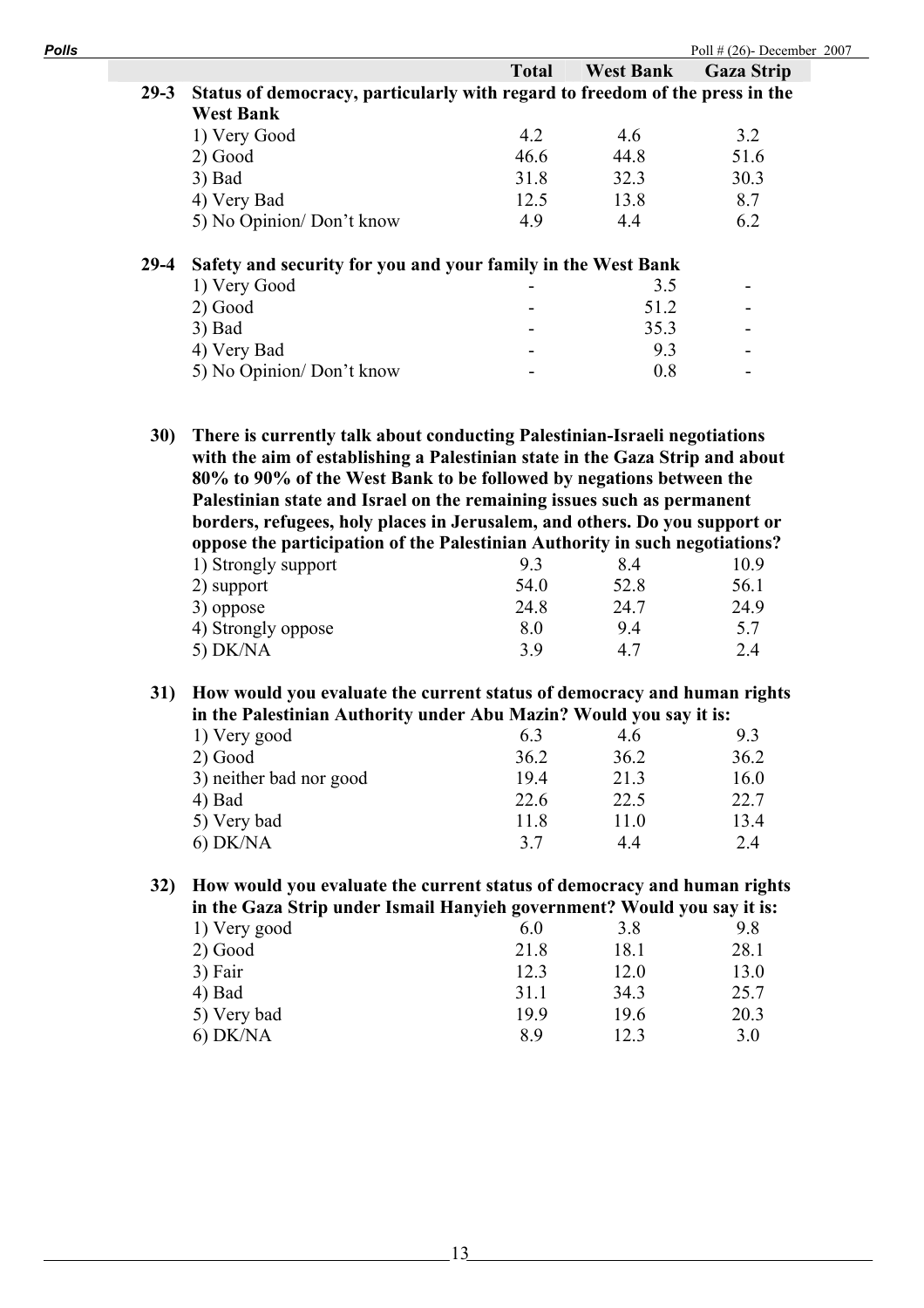|     |                                                                                                                                         | <b>Total</b> | <b>West Bank</b> | <b>Gaza Strip</b> |
|-----|-----------------------------------------------------------------------------------------------------------------------------------------|--------------|------------------|-------------------|
| 33) | According to the Saudi plan, Israel will retreat from all territories occupied                                                          |              |                  |                   |
|     | in 1967 including Gaza the West Bank, Jerusalem and the Golan Heights,                                                                  |              |                  |                   |
|     | and a Palestinian state will be established. The refugees problem will be                                                               |              |                  |                   |
|     | resoved through negotiation in a just and agreed upon manner and in                                                                     |              |                  |                   |
|     | accordance with UN resolution 194 which allows return of refugees to Israel                                                             |              |                  |                   |
|     |                                                                                                                                         |              |                  |                   |
|     | and compensation. In return, all Arab states will recognize Israel and its                                                              |              |                  |                   |
|     | right to secure borders, will sign peace treaties with her and establish                                                                |              |                  |                   |
|     | normal diplomatic relations. Do you agree or disagree to this plan?                                                                     |              |                  |                   |
|     | 1) Certainly agree                                                                                                                      | 7.9          | 7.4              | 8.7               |
|     | 2) agree                                                                                                                                | 56.9         | 55.8             | 58.8              |
|     | 3) disagree                                                                                                                             | 23.3         | 23.2             | 23.5              |
|     | 4) Certainly disagree                                                                                                                   | 8.7          | 9.1              | 8.1               |
|     | 5) DK/NA                                                                                                                                | 3.2          | 4.6              | 0.9               |
| 34) | If a peace agreement is reached, and a Palestinian state is established and                                                             |              |                  |                   |
|     |                                                                                                                                         |              |                  |                   |
|     | recognized by Israel, would you support or oppose the efforts to reach full<br>reconciliation between Israel and the Palestinian state? |              |                  |                   |
|     |                                                                                                                                         |              |                  |                   |
|     | 1) Would strongly support                                                                                                               | 7.5<br>61.7  | 7.1              | 8.2               |
|     | 2) Would support                                                                                                                        |              | 61.8             | 61.6              |
|     | 3) Would oppose                                                                                                                         | 21.3         | 20.8             | 22.1              |
|     | 4) Would strongly oppose                                                                                                                | 7.2          | 7.4              | 7.0               |
|     | 5) DK/NA                                                                                                                                | 2.2          | 2.9              | 1.1               |
| 35) | Now after the Annapolis meeting -- which was called for by the US and                                                                   |              |                  |                   |
|     | attended by the PA, Israel, and several Arab states-has been concluded,                                                                 |              |                  |                   |
|     |                                                                                                                                         |              |                  |                   |
|     | how do you assess its outcome? Has it succeeded or failed in pushing the                                                                |              |                  |                   |
|     | peace process forward?                                                                                                                  |              |                  |                   |
|     | 1) Certainly it has succeeded                                                                                                           | 1.2          | 0.6              | 2.1               |
|     | 2) it has succeeded                                                                                                                     | 10.0         | 8.8              | 12.1              |
|     | 3) it has not succeeded or failed                                                                                                       | 20.9         | 22.4             | 18.3              |
|     | 4) it has failed                                                                                                                        | 34.4         | 32.5             | 37.5              |
|     | 5) certainly it has failed                                                                                                              | 24 2         | 23.2             | 25.9              |
|     | $6)$ DK/NA                                                                                                                              | 9.3          | 12.3             | 4.1               |
| 36) | And what are your expectations regarding the chances for the success or                                                                 |              |                  |                   |
|     | failure of the negotiations launched by Annapolis conference? Will it                                                                   |              |                  |                   |
|     | succeed or fail in ending Israeli occupation?                                                                                           |              |                  |                   |
|     | 1) certainly will succeed                                                                                                               | 1.2          | 0.8              | 1.9               |
|     | 2) will succeed                                                                                                                         | 21.0         | 19.3             | 23.8              |
|     | 3) will fail                                                                                                                            | 47.5         | 48.3             | 46.0              |
|     | 4) certainly will fail                                                                                                                  | 22.0         | 21.6             | 22.7              |
|     | 5) DK/NA                                                                                                                                | 8.3          | 9.9              | 5.6               |
|     |                                                                                                                                         |              |                  |                   |
| 37) | Is president Mahmud Abbas strong enough to be able to negotiate a                                                                       |              |                  |                   |
|     | permanent settlement with the Israeli side including a permanent agreement                                                              |              |                  |                   |
|     | on borders, refugees and Jerusalem?                                                                                                     |              |                  |                   |
|     | 1) certainly yes                                                                                                                        | 4.7          | 4.4              | 5.3               |
|     | $2)$ yes                                                                                                                                | 33.9         | 32.9             | 35.6              |
|     | 3) no                                                                                                                                   | 41.2         | 42.2             | 39.5              |
|     | 4) certainly no                                                                                                                         | 16.2         | 15.6             | 17.2              |
|     | 5) DK/NA                                                                                                                                | 4.0          | 4.9              | 2.5               |
|     |                                                                                                                                         |              |                  |                   |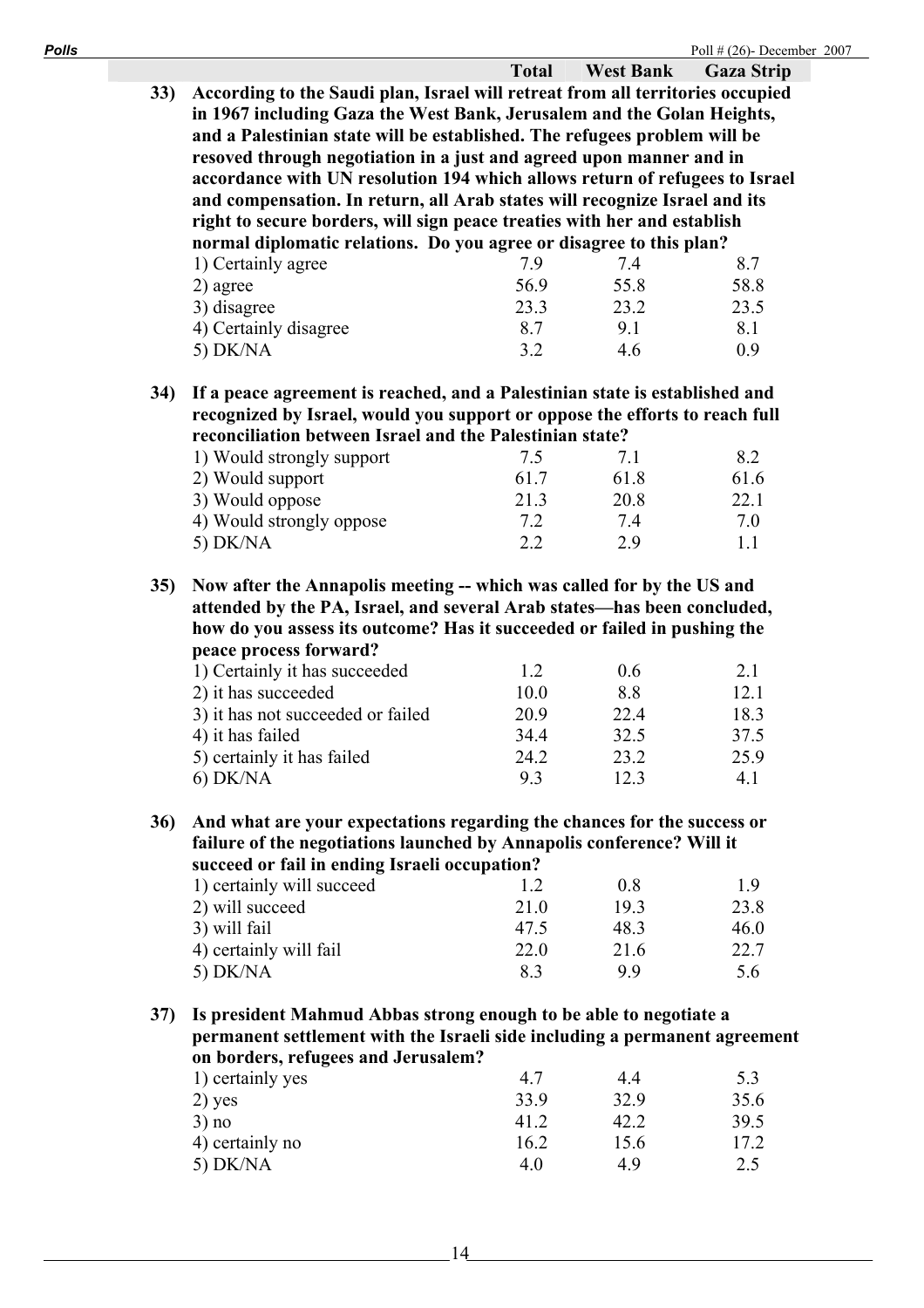|     |                                                                               | <b>Total</b> | <b>West Bank</b> | <b>Gaza Strip</b> |
|-----|-------------------------------------------------------------------------------|--------------|------------------|-------------------|
| 38) | And if he succeeds in reaching a permanent agreement on all the issues, does  |              |                  |                   |
|     | Abbas has the capacity to implement the agreement on the ground?              |              |                  |                   |
|     | 1) certainly yes                                                              | 5.1          | 4.9              | 5.5               |
|     | $2)$ yes                                                                      | 37.2         | 37.9             | 36.1              |
|     | 3) no                                                                         | 38.8         | 38.2             | 40.0              |
|     | 4) certainly no                                                               | 13.0         | 11.6             | 15.5              |
|     | 5) DK/NA                                                                      | 5.8          | 7.5              | 2.8               |
| 39) | In your view, is it possible or impossible these days to reach a compromise   |              |                  |                   |
|     | permanent status agreement with the Olmert government?                        |              |                  |                   |
|     | 1) Certainly possible                                                         | 2.5          | 2.2              | 3.0               |
|     | 2) Possible                                                                   | 29.2         | 28.7             | 30.1              |
|     | 3) Impossible                                                                 | 43.7         | 39.5             | 51.0              |
|     | 4) Certainly impossible                                                       | 19.9         | 23.7             | 13.3              |
|     | 5) DK/NA                                                                      | 4.7          | 5.9              | 2.5               |
|     |                                                                               |              |                  |                   |
| 40) | And if Olmert succeed in reaching a permanent agreement with the              |              |                  |                   |
|     | Palestinian side, does he have the capacity to implement it on the ground?    |              |                  |                   |
|     | 1) certainly yes                                                              | 3.6          | 4.0              | 2.9               |
|     | $2)$ yes                                                                      | 27.5         | 27.3             | 27.9              |
|     | 3) no                                                                         | 43.6         | 40.5             | 48.8              |
|     | 4) certainly no                                                               | 20.2         | 21.4             | 17.9              |
|     | 5) DK/NA                                                                      | 5.1          | 6.7              | 2.4               |
| 41) | The Joint Palestinian-Israeli statement issued during the Annapolis           |              |                  |                   |
|     | conference stated that the two sides will engage in permanent status          |              |                  |                   |
|     | negotiations aiming at reaching a peace treaty based on the establishment of  |              |                  |                   |
|     | two states: the state of Palestine and the state of Israel. Do you approve or |              |                  |                   |
|     | disapprove of this goal?                                                      |              |                  |                   |
|     | 1) certainly approve                                                          | 5.0          | 4.9              | 5.3               |
|     | 2) approve                                                                    | 53.1         | 54.3             | 51.1              |
|     | 3) disapprove                                                                 | 29.3         | 27.2             | 33.1              |
|     | 4) certainly disapprove                                                       | 8.9          | 8.7              | 9.2               |
|     | $5)$ DK/NA                                                                    | 3.7          | 5.0              | 1.4               |
| 42) | The joint statement also stated that the two sides will seek to conclude the  |              |                  |                   |
|     | permanent status negotiations before the end of 2008. Do you think they will  |              |                  |                   |
|     | indeed succeed in achieving that on the period indicated?                     |              |                  |                   |
|     | 1) certainly will succeed                                                     | 1.3          | 1.0              | 1.7               |
|     | 2) will succeed                                                               | 21.8         | 18.4             | 27.7              |
|     | 3) will not succeed                                                           | 53.7         | 53.2             | 54.7              |
|     | 4) certainly will not succeed                                                 | 18.5         | 21.6             | 13.0              |
|     | 5) DK/NA                                                                      | 4.7          | 5.8              | 2.8               |
|     |                                                                               |              |                  |                   |

**Total West Bank Gaza Strip**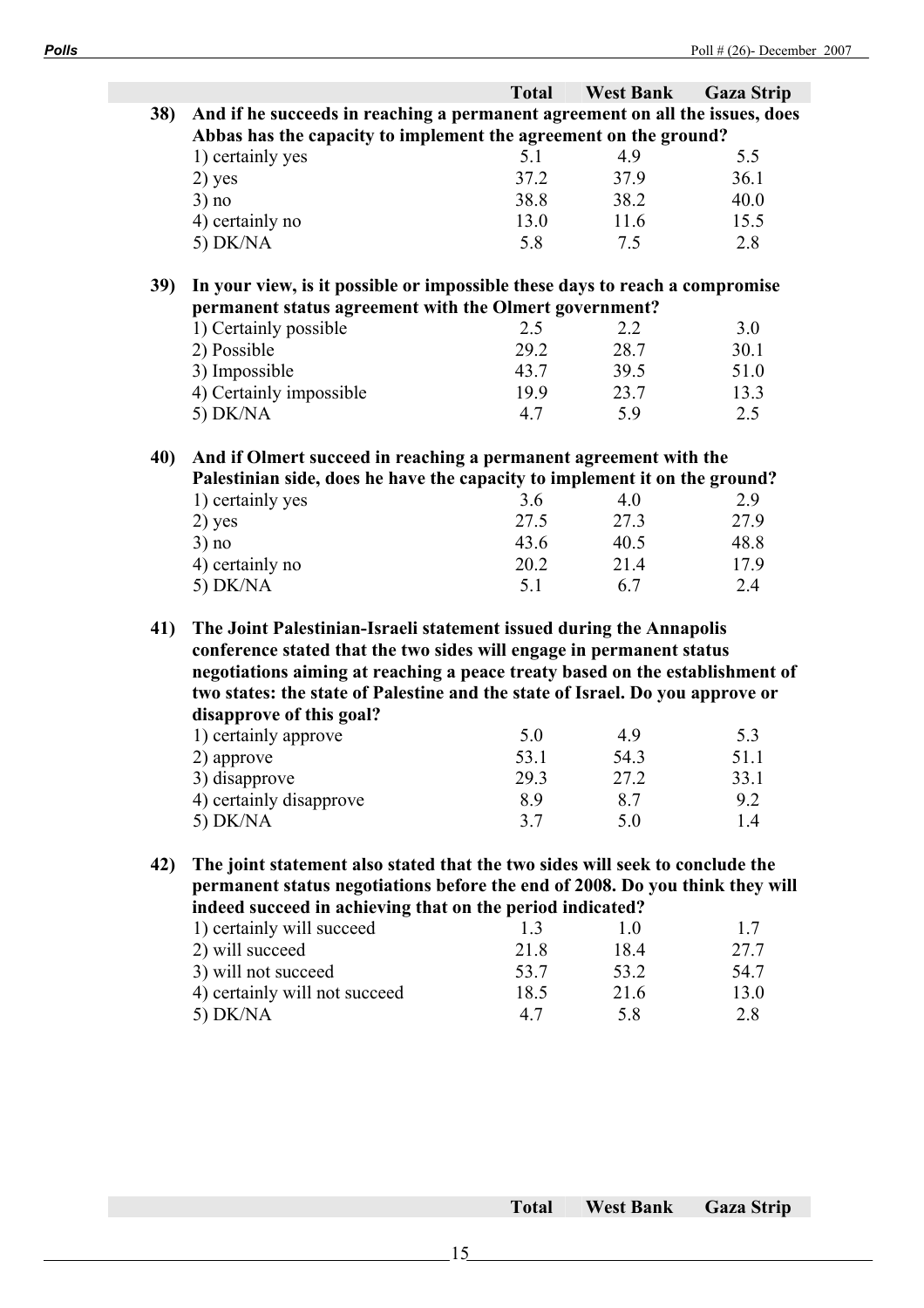- **43) When Palestinians and Israelis return to final status negotiations the following items might be presented to negotiators as the elements of a permanent compromise settlement. Tell us what you think of each item then tell us what you think of all combined as one permanent status settlement** 
	- *1. An Israeli withdrawal from all of the Gaza Strip and the evacuation of its settlements. But in the West Bank, Israel withdraws and evacuates settlements from most of it, with the exception of few settlement areas in less than 3% of the West Bank that would be exchanged with an equal amount of territory from Israel in accordance with the attached map {show map}.*
	- *2. An independent Palestinian state would be established in the areas from which Israel withdraws in the West Bank and the Gaza Strip; the Palestinian state will have no army, but it will have a strong security force but an international multinational force would be deployed to insure the safety and security of the state. Both sides will be committed to end all forms of violence directed against each other.*
	- *3. East Jerusalem would become the capital of the Palestinian state with Arab neighborhoods coming under Palestinian sovereignty and Jewish neighborhoods coming under Israel sovereignty. The Old City (including al Haram al Sharif) would come under Palestinian sovereignty with the exception of the Jewish Quarter and the Wailing Wall that will come under Israeli sovereignty.*
	- *4. With regard to the refugee question, both sides agree that the solution will be based on UN resolutions 194 and 242 and on the Arab peace initiative. The refugees will be given five choices for permanent residency. These are: the Palestinian state and the Israeli areas transferred to the Palestinian state in the territorial exchange mentioned above; no restrictions would be imposed on refugee return to these two areas. Residency in the other three areas (in host countries, third countries, and Israel) would be subject to the decision of the states in those areas. The number of refugees returning to Israel will be based on the average number of refugees admitted to third countries like Australia, Canada, Europe, and others. All refugees will be entitled to compensation for their "refugeehood" and loss of properties.*
	- *5. When the permanent status agreement is fully implemented, it will mean the end of the conflict and no further claims will be made by either side. The parties will recognize Palestine and Israel as the homelands of their respective peoples 6. The Palestinian state will have sovereignty over its land, water, and airspace. But Israeli will be allowed to use the Palestinian airspace for training purposes, and will maintain two early warning stations in the West Bank for 15 years. The multinational force will remain in the Palestinian state for an indefinite period of time and its responsibility will be to insure the implementation of the agreement, and to monitor territorial borders and coast of the Palestinian state including its international border crossings.*

**Now that you have been informed of each element of the permanent compromise settlement, tell us what you think of each of its item. Do you agree or disagree with it.**

# **43-1) Item #1: withdrawal to 1967 borders with territorial swap**

| 4.6  | 49   | 4.2  |
|------|------|------|
| 512  | 491  | 54.8 |
| 26.1 | 26.5 | 25.3 |
| 15.7 | 16.7 | 14.1 |
| 2.4  | 28   |      |
|      |      |      |

#### **43-2) Item #2: a state without an army but with international forces**

|                           | <b>Total</b> | <b>West Bank</b> | <b>Gaza Strip</b> |
|---------------------------|--------------|------------------|-------------------|
| 5) No Opinion /Don't Know |              | 14               | 0.5               |
| 4) Strongly Disagree      | 28.3         | 30.4             | 24.6              |
| 3) Disagree               | 479          | 44.8             | 53.2              |
| 2) Agree                  | 21.0         | 21.2             | 20.8              |
| 1) Strongly agree         | 17           | 2.2              | 0.9               |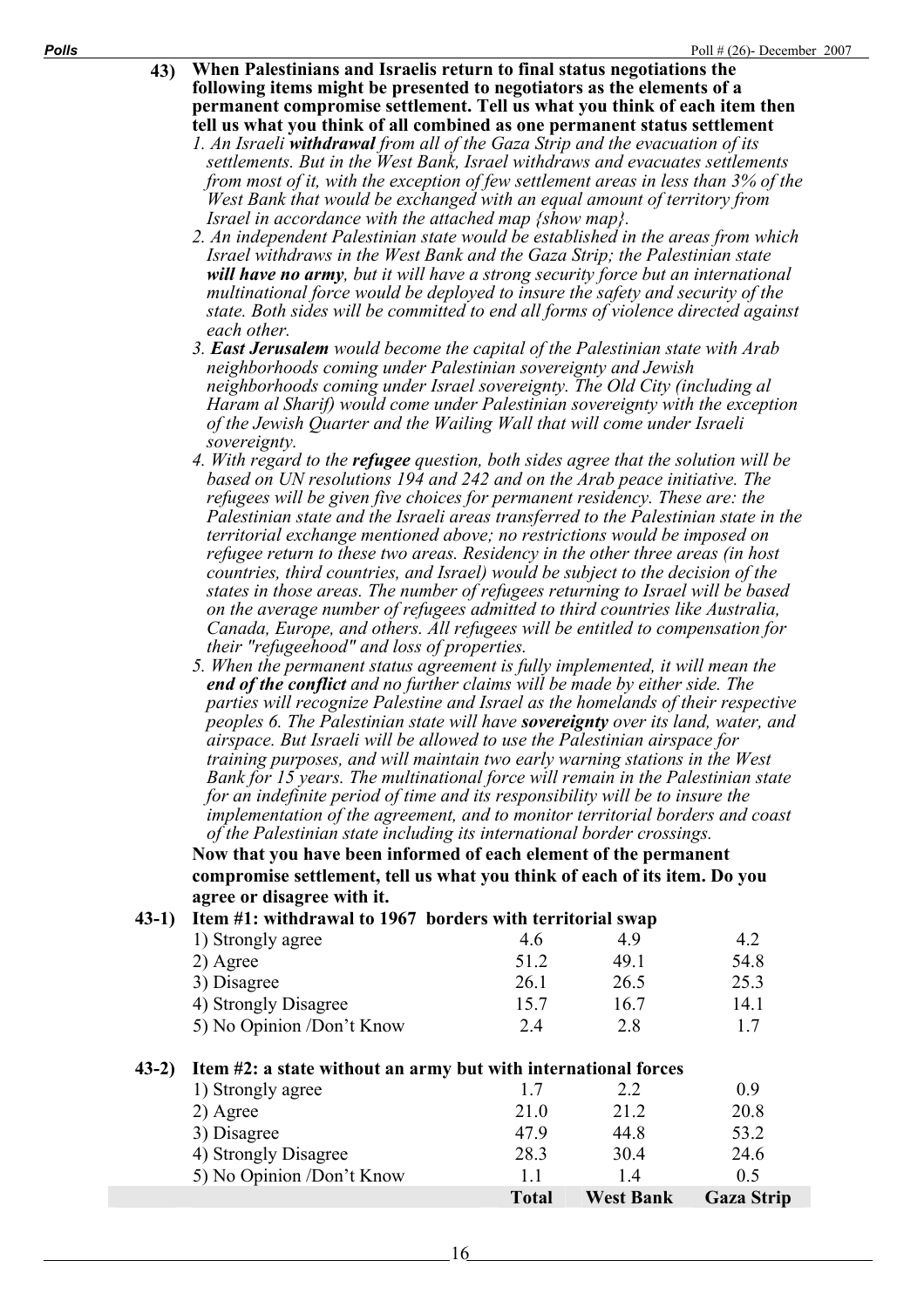| $(43-3)$ | Item #3: East Jerusalem as capital of the state of Palestine after it is divided                       |              |              |             |
|----------|--------------------------------------------------------------------------------------------------------|--------------|--------------|-------------|
|          | 1) Strongly agree                                                                                      | 2.2          | 2.6          | 1.5         |
|          | 2) Agree                                                                                               | 33.5         | 34.6         | 31.6        |
|          | 3) Disagree                                                                                            | 37.3         | 35.4         | 40.6        |
|          | 4) Strongly Disagree                                                                                   | 25.7         | 25.8         | 25.6        |
|          | 5) No Opinion /Don't Know                                                                              | 1.2          | 1.6          | 0.7         |
|          |                                                                                                        |              |              |             |
| $(43-4)$ | Item #4: refugees with five options for permanent residence                                            |              |              |             |
|          | 1) Strongly agree                                                                                      | 2.4          | 2.8          | 1.7         |
|          | 2) Agree                                                                                               | 37.0         | 37.3         | 36.4        |
|          | 3) Disagree                                                                                            | 36.3         | 34.0         | 40.2        |
|          | 4) Strongly Disagree                                                                                   | 20.9         | 21.3         | 20.2        |
|          | 5) No Opinion /Don't Know                                                                              | 3.3          | 4.4          | 1.5         |
| $(43-5)$ | Item #5: end of conflict                                                                               |              |              |             |
|          | 1) Strongly agree                                                                                      | 8.7          | 10.5         | 5.5         |
|          | 2) Agree                                                                                               | 57.4         | 56.8         | 58.5        |
|          | 3) Disagree                                                                                            | 18.0         | 17.1         | 19.5        |
|          | 4) Strongly Disagree                                                                                   | 14.1         | 13.2         | 15.7        |
|          | 5) No Opinion /Don't Know                                                                              | 1.8          | 2.3          | 0.8         |
| $(43-6)$ | Item #6: a sovereign state with security arrangements                                                  |              |              |             |
|          | 1) Strongly agree                                                                                      | 6.1          | 6.9          | 4.7         |
|          | 2) Agree                                                                                               | 44.9         | 44.5         | 45.7        |
|          | 3) Disagree                                                                                            | 29.6         | 28.7         | 31.2        |
|          |                                                                                                        |              |              |             |
|          | 4) Strongly Disagree                                                                                   | 17.3         | 17.2         | 17.6        |
|          | 5) No Opinion /Don't Know                                                                              | 2.1          | 2.8          | 0.9         |
| $(43-7)$ | Item #7: the combined elements as one permanent status settlement                                      |              |              |             |
|          | 1) Strongly agree                                                                                      | 2.2          | 2.8          | 1.1         |
|          | 2) Agree                                                                                               | 45.2         | 42.9         | 49.2        |
|          | 3) Disagree                                                                                            | 32.1         | 32.9         | 30.7        |
|          | 4) Strongly Disagree                                                                                   | 17.2         | 17.2         | 17.2        |
|          | 5) No Opinion /Don't Know                                                                              | 3.3          | 4.2          | 1.7         |
| 44)      | And what is the Palestinian majority opinion on this combined package for a                            |              |              |             |
|          | permanent status settlement? Do most Palestinians in the West Bank and                                 |              |              |             |
|          | Gaza support or oppose this combined final status package?                                             |              |              |             |
|          | 1) Majority supports                                                                                   | 44.8         | 42.2         | 49.2        |
|          | 2) Majority opposes                                                                                    | 46.3         | 47.7         | 44.0        |
|          | 3) DK/NA                                                                                               | 8.9          | 10.1         | 6.8         |
| 45)      | And what is the Israeli majority opinion on this combined package for a                                |              |              |             |
|          | permanent status settlement? Do most Israelis support or oppose this<br>combined final status package? |              |              |             |
|          |                                                                                                        | 36.1         | 34.0         | 39.8        |
|          | 1) Majority supports                                                                                   |              |              |             |
|          | 2) Majority opposes<br>$3)$ DK/NA                                                                      | 53.2<br>10.7 | 54.2<br>11.8 | 51.5<br>8.8 |
|          |                                                                                                        |              |              |             |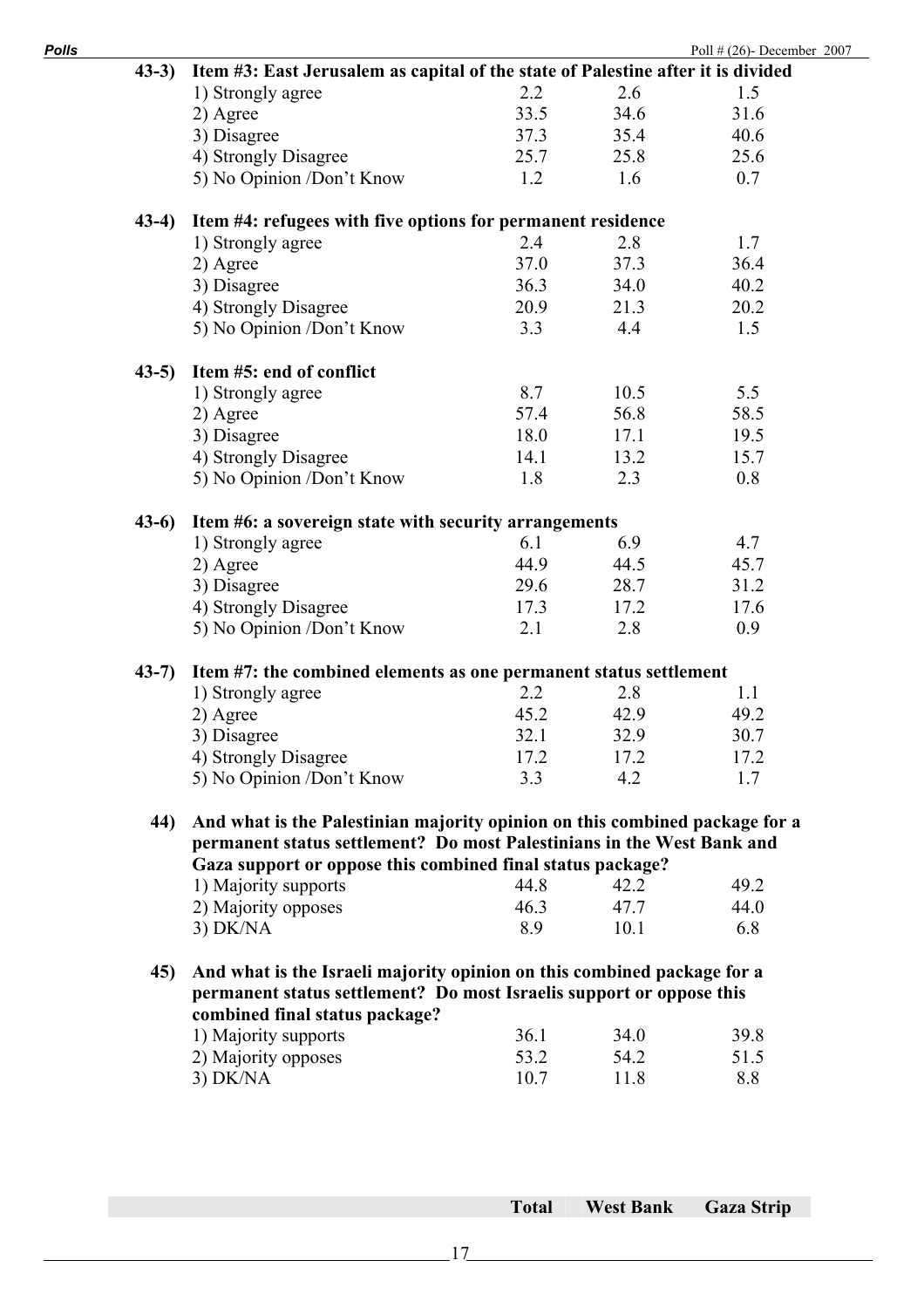| 46) People's evaluations of the future chances of the peace process and the |
|-----------------------------------------------------------------------------|
| armed struggle vary. For example, some believe that the peace process is a  |
| failure and that only way to end the occupation is the resort to armed      |
| attacks while others believe that armed attacks are responsible for the     |
| failure of the peace process. What about you? Which of the following four   |
| views you support:                                                          |

| $\frac{1}{2}$                                                                                                              |      |      |      |
|----------------------------------------------------------------------------------------------------------------------------|------|------|------|
| 1) the peace process is not successful<br>in ending occupation and should be<br>stopped in favor of resort to armed        |      |      |      |
| action                                                                                                                     | 21.1 | 21.2 | 20.8 |
| 2) the peace process should not be<br>stopped because it still might succeed,<br>but at the same time armed action         |      |      |      |
| should continue                                                                                                            | 35.8 | 31.2 | 43.8 |
| 3) the peace process has not failed and<br>should be given more time and in the<br>meanwhile armed action should be        |      |      |      |
| stopped                                                                                                                    | 25.7 | 31.0 | 16.4 |
| 4) armed action is responsible for the<br>stagnation of the peace process and if<br>it is stopped, the peace process would |      |      |      |
| make progress                                                                                                              | 12.0 | 9.9  | 15.6 |
| $5)$ DK/NA                                                                                                                 | 5.5  | 6.7  | 3.4  |
|                                                                                                                            |      |      |      |

**47) The US, Russia, the European Community and the UN, the so called "Quartet", have put forward a "Roadmap" for the implementation of a final settlement within 3 years. The plan includes political reforms in the Palestinian Authority, including a constitution and election of a strong Prime Minister, stopping the incitement and violence on both sides under the Quartet's supervision, a freeze on settlements and the establishment of a Palestinian State within provisional borders. The next phase will see negotiations on the final borders under the auspices of an international conference. Do you support or oppose this initiative?**

| 1) Strongly support     | 3.3  | 29   | 39   |
|-------------------------|------|------|------|
| 2) Support              | 463  | 450  | 48 4 |
| 3) Oppose               | 34.8 | 333  | 374  |
| 4) Strongly oppose      | 11 1 | 12.2 | 91   |
| 5) Don't know/No answer | 46   | 65   | 13   |

**48) The joint Palestinian-Israeli statement issued by the Annapolis meeting stated that the two sides will immediately start implementing their commitments under the Road Map and that the US will be the monitor and referee of the extent to which the two sides implement these commitments. Are you confident the Israeli side will implement its commitment under the Road Map?** 

| 1) certainly it will implement them | 17   | 14   | 2.1  |
|-------------------------------------|------|------|------|
| 2) will implement them              | 16.1 | 12.6 | 22.1 |
| 3) will not implement them          | 52.3 | 50.1 | 56.3 |
| 4) certainly it will not implement  |      |      |      |
| them                                | 26.2 | 314  | 172  |
| $5)$ DK/NA                          | 37   | 44   | 24   |
|                                     |      |      |      |

**Total West Bank Gaza Strip**